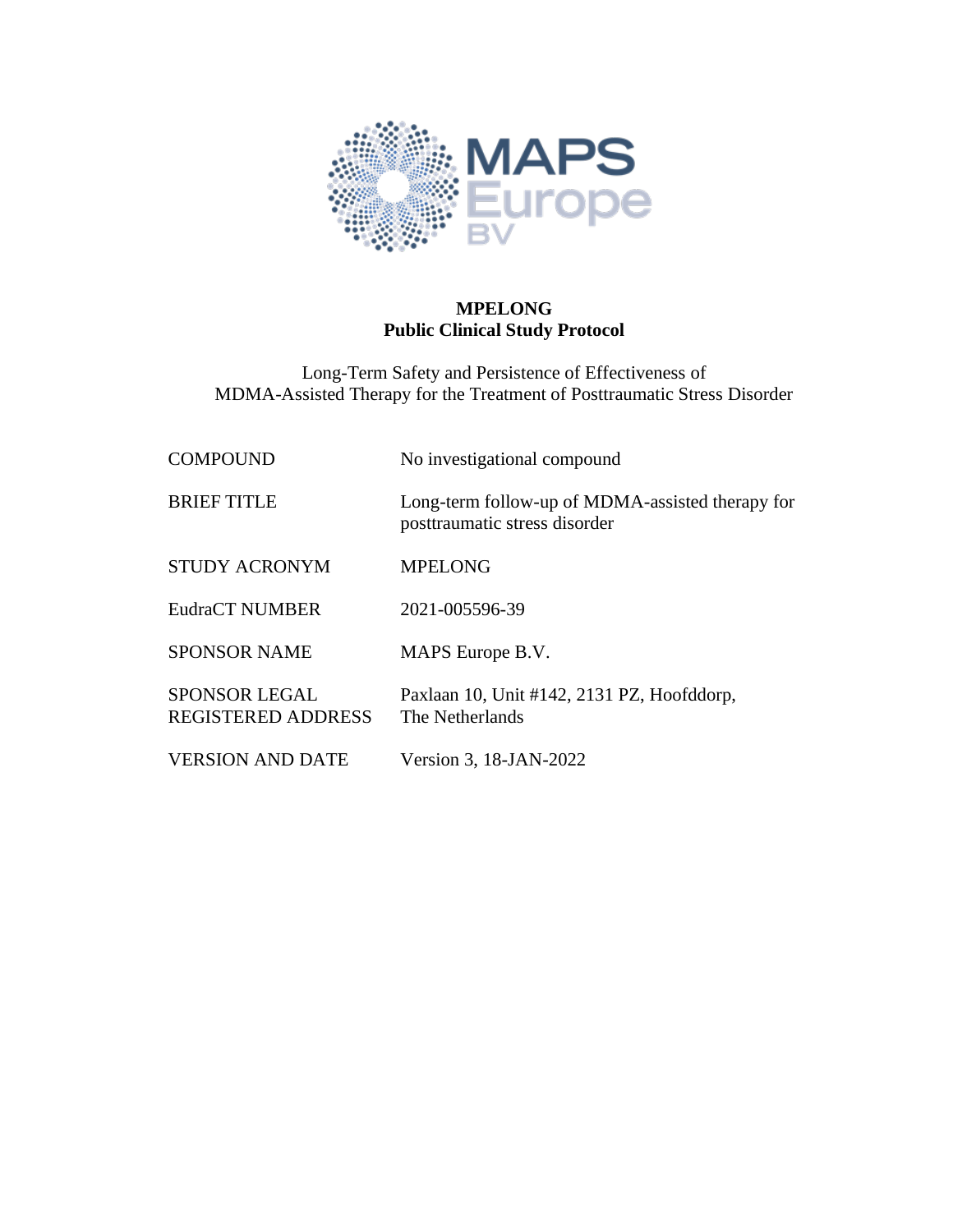## <span id="page-1-0"></span>**Protocol Amendment Summary of Changes Table**

| <b>DOCUMENT HISTORY</b> |              |  |
|-------------------------|--------------|--|
| <b>Document</b>         | <b>Date</b>  |  |
| Version 1               | 27 JULY 2021 |  |
| Version 2               | 29 JULY 2021 |  |
| Version 3               | 18 JAN 2022  |  |

#### **Version 3, 18 JAN 2022**

This protocol amendment (Version 3, 18 JAN 2022) has been implemented to address changes requested by the Czech State Institute for Drug Control (reference National Competent Authority for the Voluntary Harmonisation Procedure).

#### **Version 2, 29 JULY 2021**

This protocol amendment (Version 2, 29 JULY 2021) has been implemented prior to submission to any regulatory authority or ethics committee.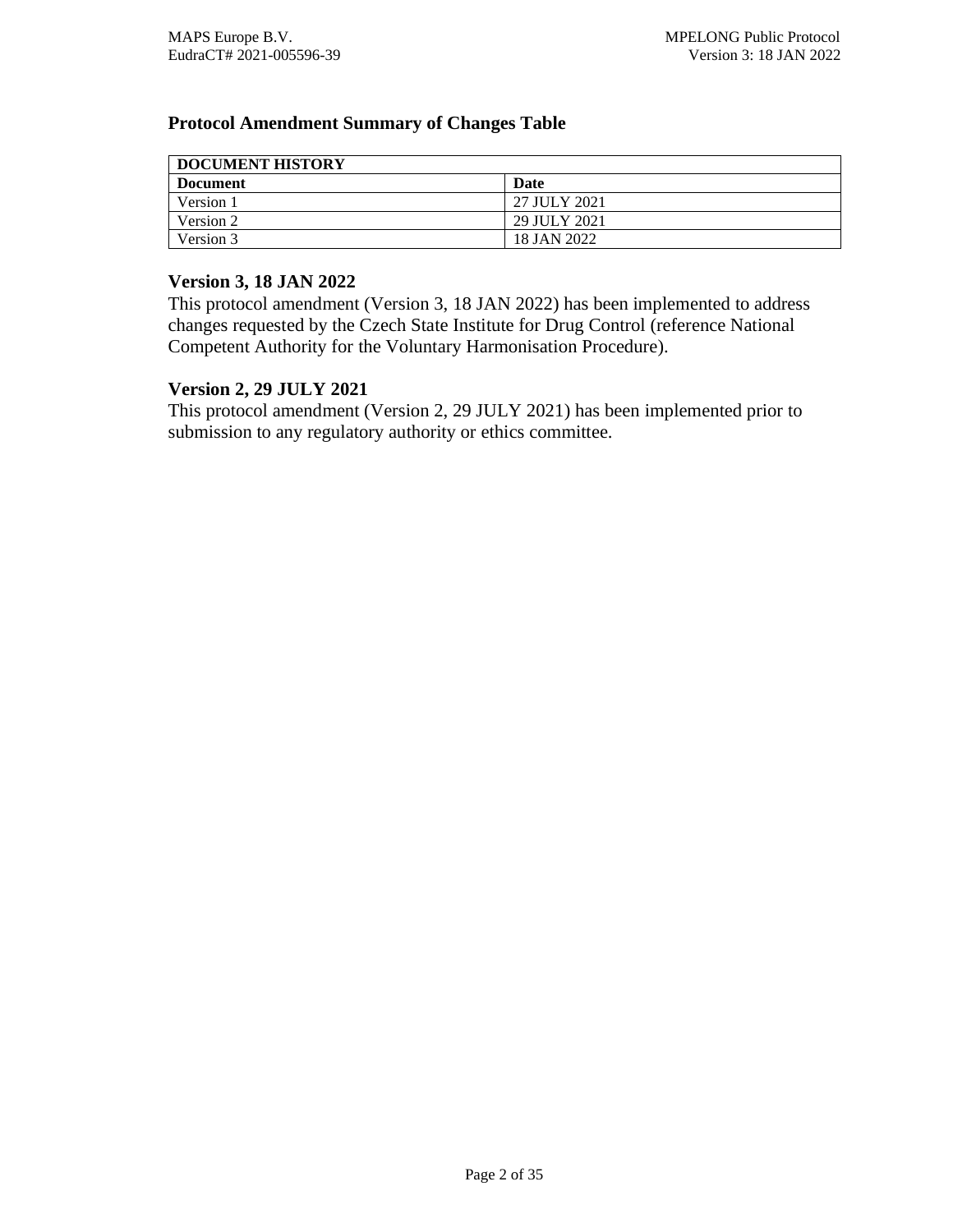# **Table of Contents**

| 7.0 Discontinuation of Study and Participant Discontinuation/Withdrawal  18 |  |
|-----------------------------------------------------------------------------|--|
|                                                                             |  |
|                                                                             |  |
|                                                                             |  |
|                                                                             |  |
|                                                                             |  |
|                                                                             |  |
|                                                                             |  |
|                                                                             |  |
|                                                                             |  |
|                                                                             |  |
|                                                                             |  |
|                                                                             |  |
|                                                                             |  |
|                                                                             |  |
|                                                                             |  |
|                                                                             |  |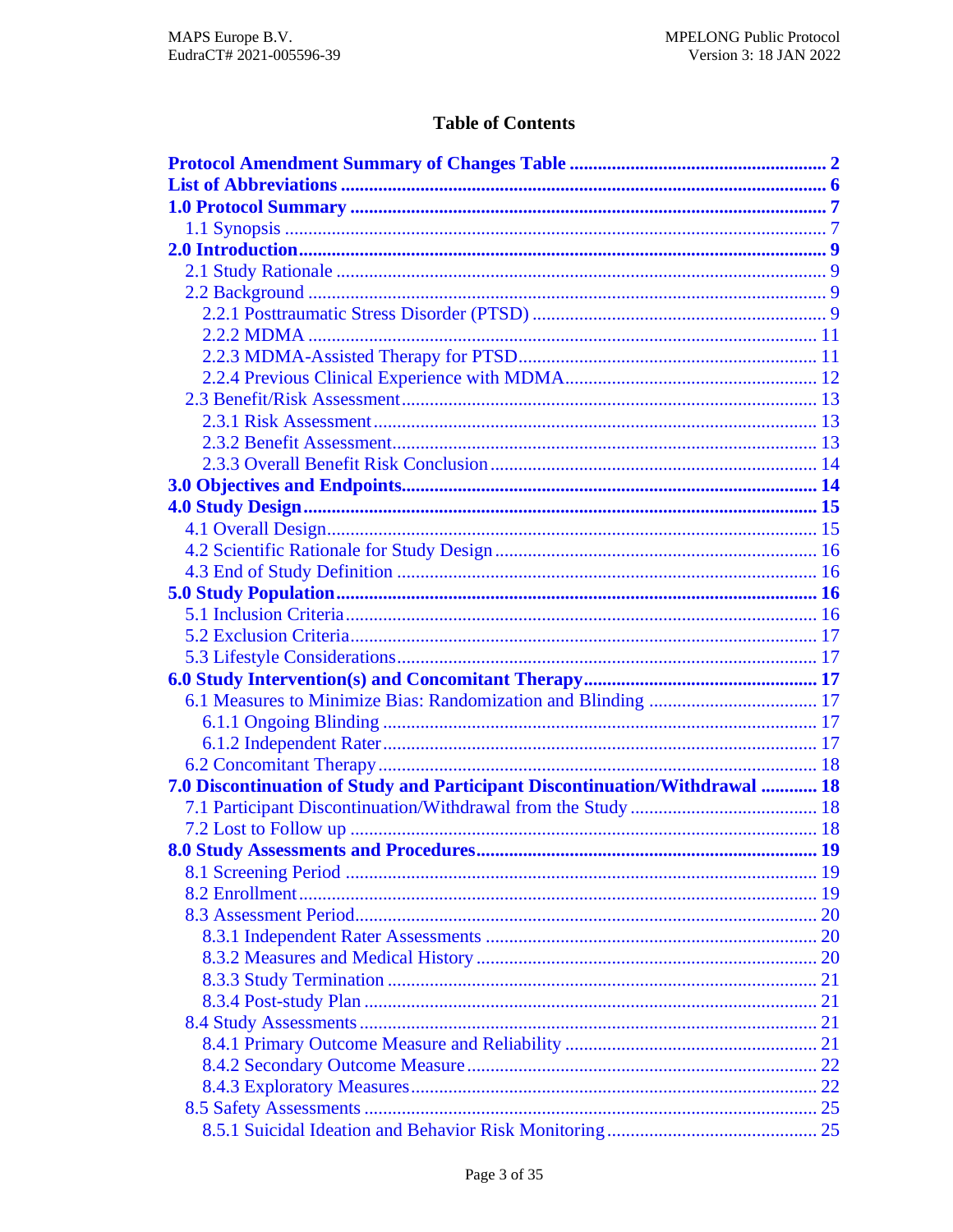| 32 |
|----|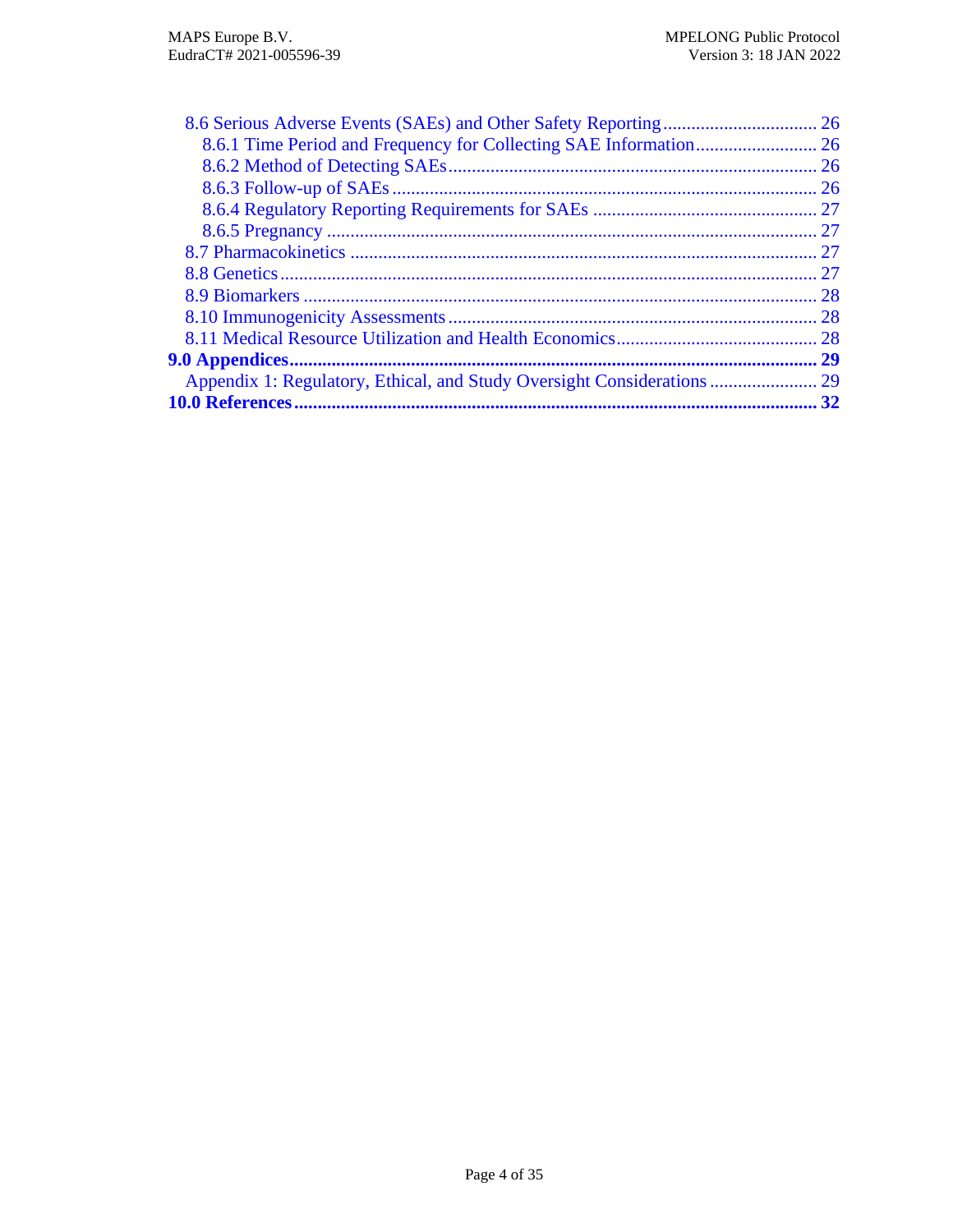# List of Tables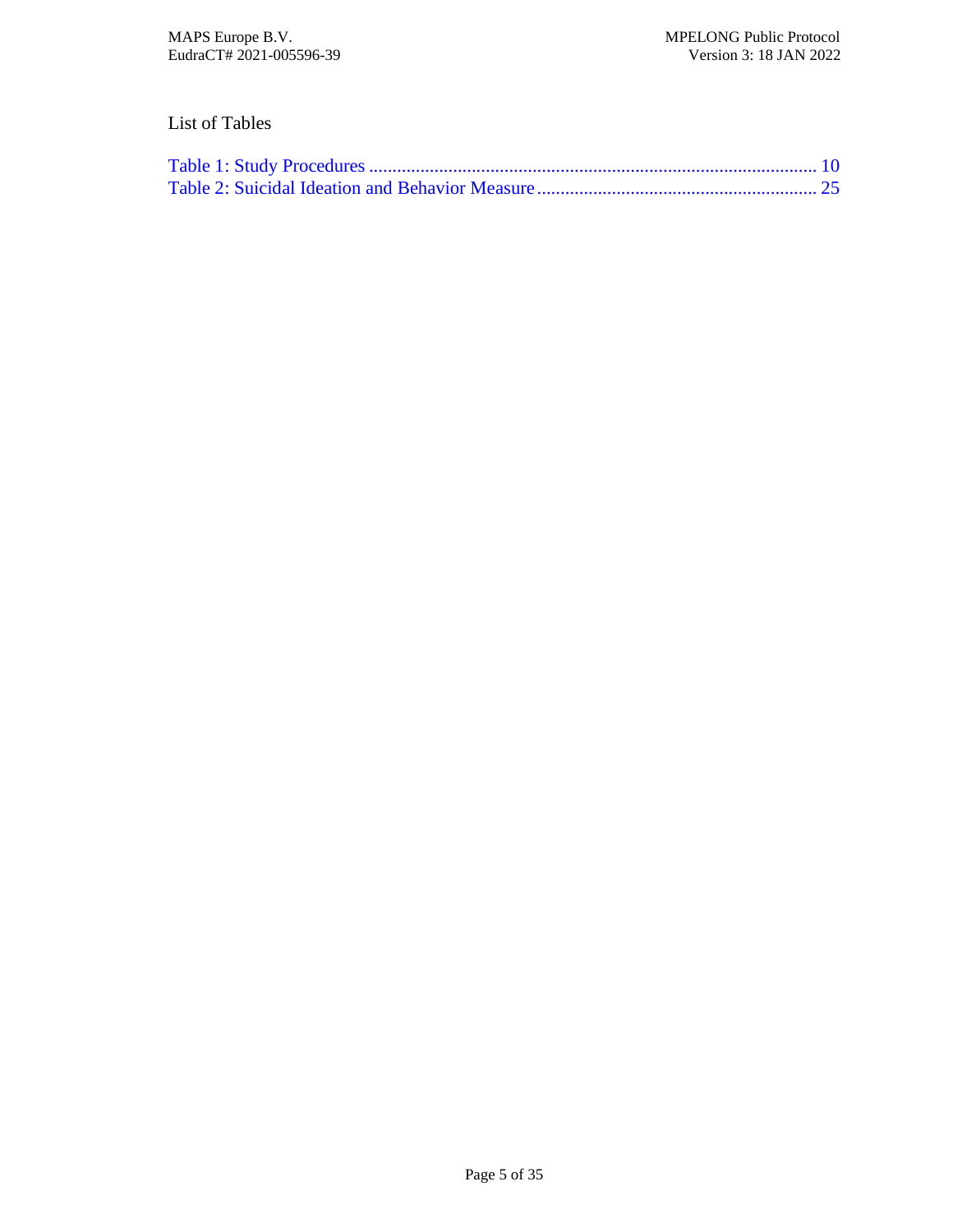# <span id="page-5-0"></span>**List of Abbreviations**

| AE(s)              | Adverse Event(s)                                                               |
|--------------------|--------------------------------------------------------------------------------|
| <b>AUD</b>         | <b>Alcohol Use Disorder</b>                                                    |
| <b>AUDIT</b>       | <b>Alcohol Use Disorders Identification Test</b>                               |
| BDI-II             | <b>Beck Depression Inventory-II</b>                                            |
| CAPS-5             | Clinician-Administered PTSD Scale for DSM-5                                    |
| <b>CPGS</b>        | Chronic Pain Grade Scale                                                       |
| C-SSRS             | Columbia-Suicide Severity Rating Scale                                         |
| $DSM-5$            | Diagnostic and Statistical Manual of Mental Disorders, 5 <sup>th</sup> edition |
| DSP-I              | Dissociative Subtype of PTSD Interview                                         |
| <b>DUDIT</b>       | Drug Abuse Disorders Identification Test                                       |
| eCRF               | <b>Electronic Case Report Form</b>                                             |
| <b>EDC</b>         | Electronic Data Capture system                                                 |
| <b>EMA</b>         | <b>European Medicines Agency</b>                                               |
| $EQ-5D-5L$         | EuroQol Five Dimensions - Five Levels Questionnaire                            |
| <b>FDA</b>         | Food and Drug Administration                                                   |
| <b>GCP</b>         | <b>Good Clinical Practice</b>                                                  |
| <b>GDPR</b>        | <b>General Data Protection Regulation</b>                                      |
| <b>HPA</b>         | Hypothalamic-pituitary-adrenal                                                 |
| <b>IB</b>          | Investigator's Brochure                                                        |
| ICD                | <b>International Classification of Disease</b>                                 |
| ICF                | <b>Informed Consent Form</b>                                                   |
| <b>ICH</b>         | International Conference on Harmonisation                                      |
| $ICD-10$           | International Classification of Disease, 10 <sup>th</sup> edition              |
| IR                 | <b>Independent Rater</b>                                                       |
| <b>IRB</b>         | <b>Institutional Review Board</b>                                              |
| <b>LTFU</b>        | Long-term Follow-up                                                            |
| <b>MAPS</b>        | Multidisciplinary Association for Psychedelic Studies                          |
| <b>MAPS</b> Europe | MAPS Europe B.V.                                                               |
| <b>MDMA</b>        | 3,4-methylenedioxymethamphetamine                                              |
| <b>MDMA-AT</b>     | MDMA-assisted Therapy                                                          |
| <b>MINI</b>        | Mini-International Neuropsychiatric Interview                                  |
| PCL-5              | PTSD Checklist for DSM-5                                                       |
| <b>PTSD</b>        | <b>Posttraumatic Stress Disorder</b>                                           |
| <b>SAE</b>         | Serious Adverse Event                                                          |
| <b>SCS</b>         | Self-compassion Scale                                                          |
| <b>SDS</b>         | <b>Sheehan Disability Scale</b>                                                |
| <b>SSRI</b>        | Selective Serotonin Reuptake Inhibitor                                         |
| <b>SUD</b>         | <b>Substance Use Disorder</b>                                                  |
| <b>SUSAR</b>       | <b>Suspected Unexpected Serious Adverse Reaction</b>                           |
| <b>UFEC</b>        | Utilization of Facility-based and Emergent Care                                |
| <b>US</b>          | <b>United States</b>                                                           |
| <b>VAS</b>         | <b>Visual Analog Scale</b>                                                     |
| <b>WHO</b>         | World Health Organization                                                      |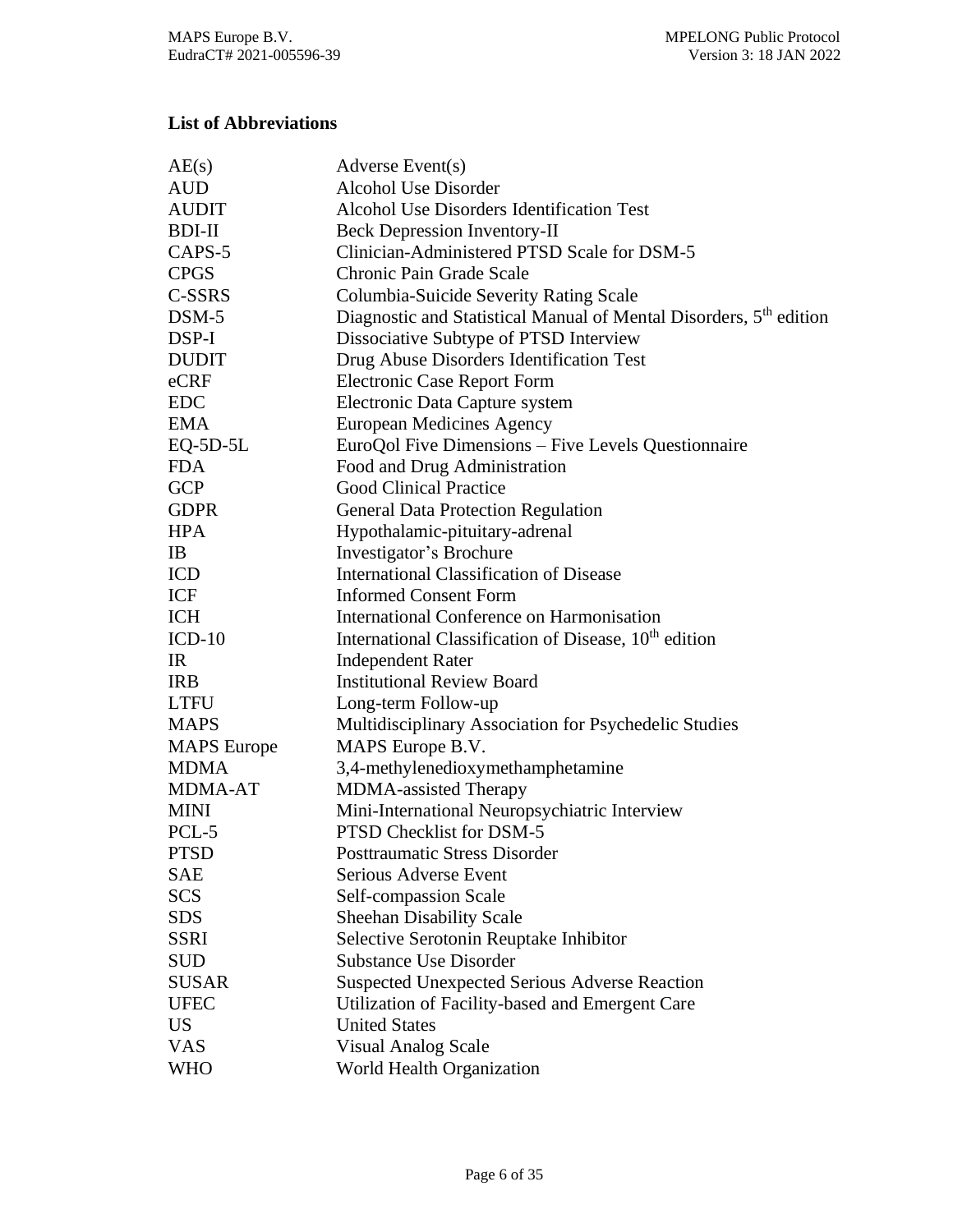# <span id="page-6-0"></span>**1.0 Protocol Summary**

## <span id="page-6-1"></span>**1.1 Synopsis**

## **Protocol Title**

Long-Term Safety and Persistence of Effectiveness of MDMA-Assisted Therapy for the Treatment of Posttraumatic Stress Disorder

## **Brief Title**

Long-term follow-up of MDMA-assisted therapy for PTSD

## **Rationale**

Data from a series of Phase 2 and 3 studies of MDMA-assisted therapy (MDMA-AT) conducted by the sponsor provide preliminary evidence that chronic posttraumatic stress disorder (PTSD), independent of cause, may be treatable with up to three sessions of MDMA-AT [\[1,](#page-31-1) [2\]](#page-31-2). A long-term follow-up of Phase 2 study participants at least 12 months after study completion found a low PTSD relapse rate (12.1%) and that benefits outweighed risks associated with treatment [\[2\]](#page-31-2). This study will serve as the long-term follow-up (LTFU) protocol for MAPS Europe sponsored MDMA-AT clinical trials for PTSD and will measure persistence of effectiveness using the CAPS-5. Additionally, this study will gather data to support health economics and cost effectiveness analyses of this treatment.

### **Objectives and Endpoints**

| <b>Objectives</b>                                                                                                                                                                               | <b>Endpoints</b>                  |
|-------------------------------------------------------------------------------------------------------------------------------------------------------------------------------------------------|-----------------------------------|
| Primary                                                                                                                                                                                         |                                   |
| Comparison of PTSD severity between<br>$\bullet$<br>groups who received MDMA vs. Placebo<br>during parent study based on LTFU IR<br>assessment                                                  | CAPS-5 Total Severity Score       |
| Secondary                                                                                                                                                                                       |                                   |
| Comparison of degree of functional<br>$\bullet$<br>impairment associated with PTSD<br>between groups who received MDMA vs.<br>Placebo during parent study based on<br><b>LTFU IR</b> assessment | SDS for PTSD for MAPS Total score |

### **Overall Design**

Study participants who consent will participate in two assessment sessions, followed by a termination visit. The first session will be conducted by an Independent Rater (IR) who will administer the CAPS-5 assessment (primary endpoint) as well other measures. A second visit will be scheduled to complete the remaining measures, which will be either self-administered, or administered by a trained clinician. A termination visit will occur where a post-study plan will be agreed with the participant.

As there is no treatment in this long-term follow-up study, there is no blinding of participants, site staff or sponsor.

### **Brief Summary**

The purpose of this study is to measure the long-term safety and persistence of the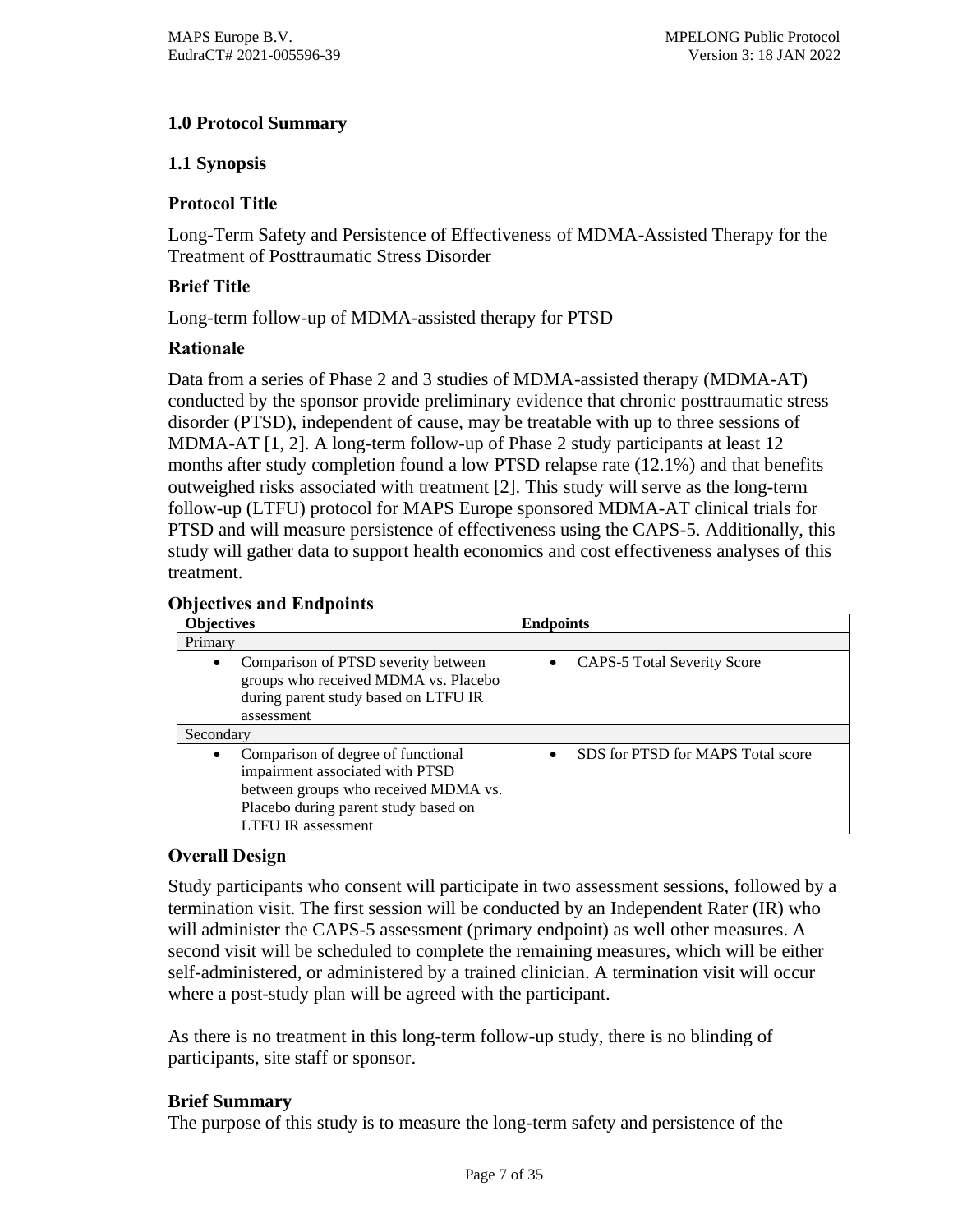effectiveness of MDMA-AT in participants diagnosed with moderate to severe PTSD, who have previously participated in a MAPS Europe-sponsored protocol.

Study details include:

- After signing the informed consent, the study will collect data over two visits approximately one month apart. This will occur at least 6 months after completing the parent study.
- There will be no treatment provided as part of this long-term follow-up study. However, all participants will be provided with a post-study plan to ensure they have healthcare referrals as appropriate.
- After completion of two study visits, a study termination visit will occur.

## **Number of Participants**

All participants who have previously participated in a MAPS Europe clinical study of MDMA-AT for PTSD and who received at least one dose of Investigational Medicinal Product (IMP) will be invited to join this long-term follow-up study. The number of participants in this study will therefore be determined by the number of eligible participants in other MAPS Europe studies.

All participants in the ongoing phase 2 study MP18 (EudraCT# 2018-001718-13) will be invited to participate in this long-term follow-up study. Additionally, participants from future MDMA-AT studies will also be invited to participate in this long-term follow-up study.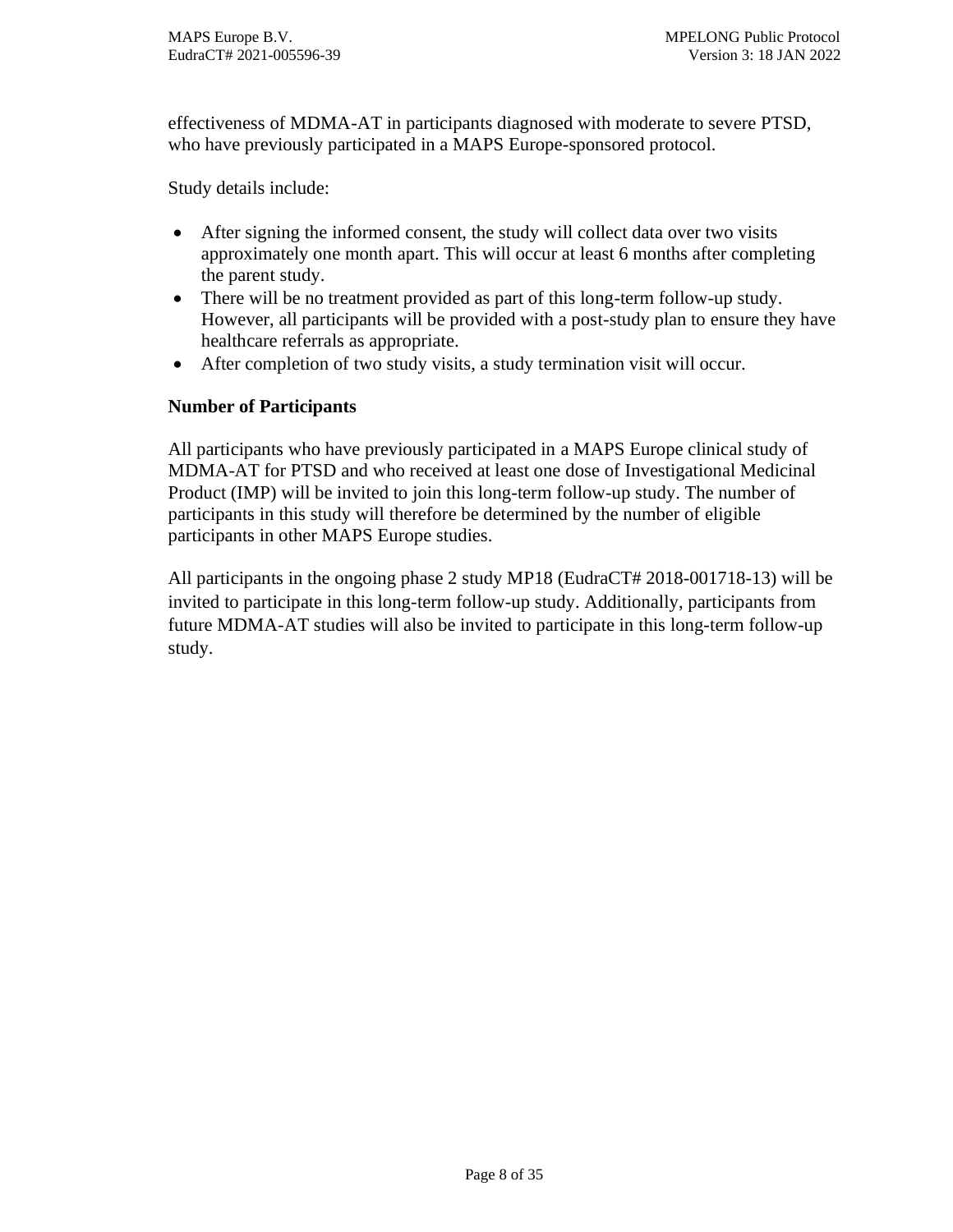# <span id="page-8-0"></span>**2.0 Introduction**

MAPS Europe B.V. (MAPS Europe) is a small or medium-sized enterprise (SME) organization working as a clinical trial sponsor to obtain approval for the prescription use of 3,4-methylenedioxymethamphetamine (MDMA) as an adjunct to psychotherapy in patients with posttraumatic stress disorder (PTSD). MAPS Europe is a wholly owned subsidiary of the Multidisciplinary Association for Psychedelic Studies (MAPS), an American tax-exempt charity providing funding for the MDMA-assisted therapy (MDMA-AT) clinical development program.

MDMA-AT is a US FDA Breakthrough-Designated treatment for PTSD based on the potential for substantial improvement over available medications. MAPS-sponsored Phase 2 and Phase 3 studies are intended to gather data on the safety and effectiveness of MDMA-AT as a treatment for PTSD.

This long-term follow-up (LTFU) study will investigate the persistence of effectiveness of MDMA-AT after a participant has completed the parent study as measured by the Clinician Administered PTSD Scale for DSM-5 (CAPS-5), which evaluates the changes in PTSD symptom severity and is assessed by a centralized Independent Rater (IR) pool. As well as the CAPS-5 scores other data evaluating the persistence of effectiveness, and safety data will be collected. No Investigational Medicinal Product (IMP) or psychotherapy will be administered in this study. Eligible participants who received at least one dose of IMP in a MAPS Europe study protocol will be invited to enroll in this LTFU study.

# <span id="page-8-1"></span>**2.1 Study Rationale**

Data from a series of Phase 2 and 3 studies of MDMA-AT conducted by the sponsor provide preliminary evidence that chronic PTSD, independent of cause, may be treatable with up to three sessions of MDMA-AT [\[1,](#page-31-1) [3\]](#page-31-3). A long-term follow-up of Phase 2 participants at least 12 months after parent study completion found a low PTSD relapse rate (12.1%) and also concluded that overall the benefits outweighed the risks associated with treatment [\[2\]](#page-31-2). This non-interventional study will serve as the LTFU protocol for MDMA-AT clinical trials conducted in Europe and will measure persistence of effectiveness using the CAPS-5. Additionally, this study will gather data to support health economics and cost effectiveness analyses of this treatment.

# <span id="page-8-2"></span>**2.2 Background**

# <span id="page-8-3"></span>**2.2.1 Posttraumatic Stress Disorder (PTSD)**

PTSD is a serious debilitating disorder associated with increased mortality and cardiometabolic morbidity. PTSD is a stress-related psychiatric condition that may occur following a traumatic event such as war, disaster, sexual abuse, violence, terrorism, and accidents. The four main symptom categories described in the Diagnostic and Statistical Manual of Mental Disorders, 5th edition (DSM-5), include arousal and reactivity, avoidance of triggers, negative thoughts and feelings, and intrusive thoughts and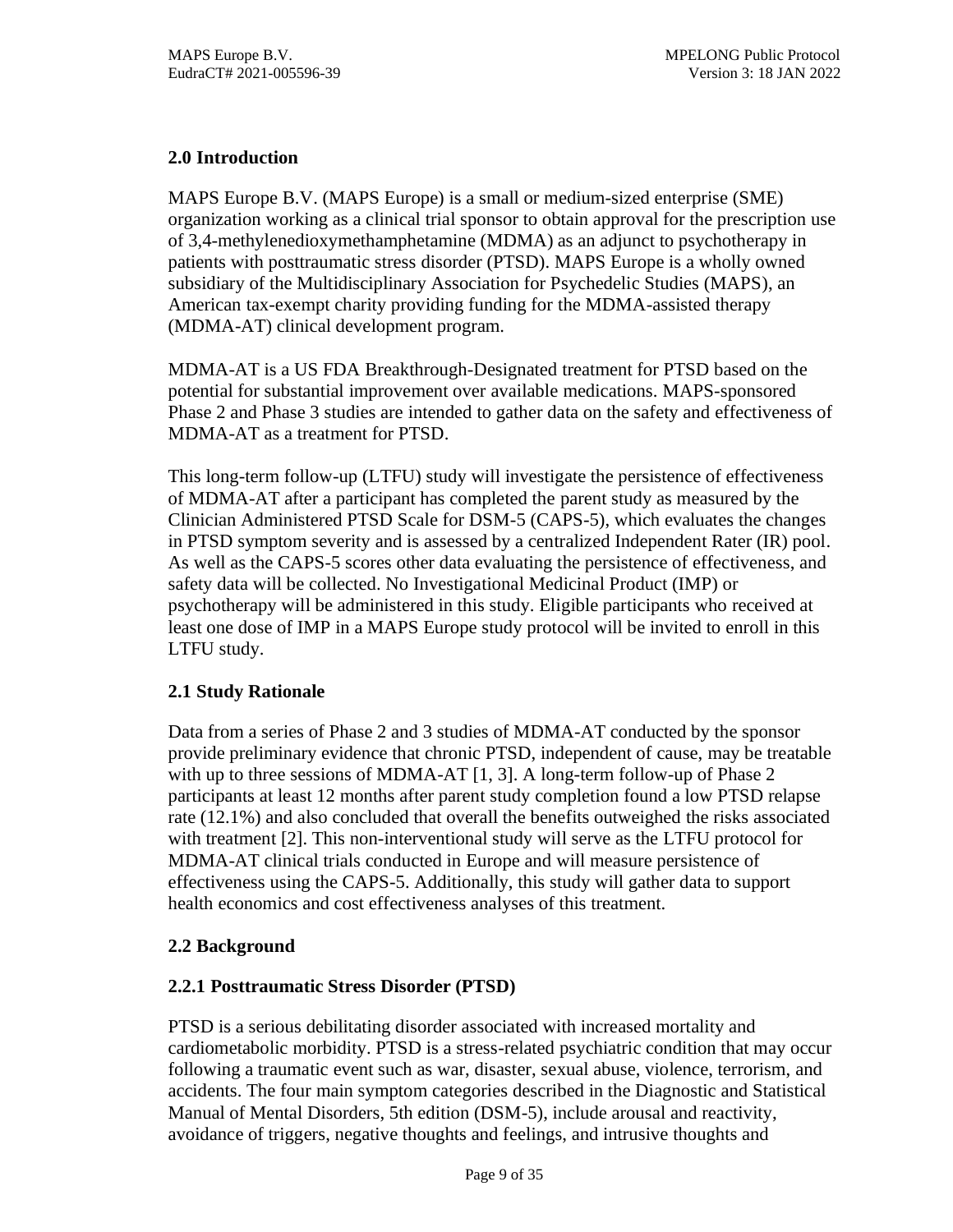nightmares. PTSD negatively impacts a person's daily life, resulting in fractured relationships, inability to maintain employment, diminished cognitive and psychosocial functioning, substance abuse, high-cost healthcare utilization, and increased depression and suicide risk. People who suffer from PTSD often relive the experience through nightmares and flashbacks, have poor sleep quality, and feel detached or estranged. Confronting overwhelming internal distress and frightening external environments can also lead to high levels of depersonalization and derealization, which led clinicians to identify a dissociative subtype of PTSD in the DSM-5.

In Europe, lifetime PTSD prevalence estimates range from 0.56% to 7.4% in the general population. The Netherlands was shown to be amongst the countries with the highest lifetime prevalence of PTSD followed by the United Kingdom (UK), France and Germany [\[4\]](#page-31-4). The lifetime PTSD prevalence in the general population in the Netherlands is 7.4% [\[5\]](#page-31-5). In Belgium, France, Germany, Italy, the Netherlands and Spain the lifetime prevalence was found to be 1.9% [95% CI: 1.7-2.1] of the adult population [\[6\]](#page-31-6). Occupational exposure to dangerous and high-risk situations increases the risk for PTSD. This applies to military personnel and police officers. In Dutch veterans the risk of developing PTSD is increased in the first 2 years after deployment [\[7\]](#page-31-7) and the need for medical care is also increased [\[8\]](#page-31-8). In the UK, the cost of PTSD to the National Health Service and society is substantial, with a recent study in Northern Ireland estimating  $\pounds$ 172 million per year in direct and indirect costs within the country [\[9\]](#page-31-9).

Available PTSD treatments, including medications and therapy, are effective in only a fraction of people who try them for adequate dose and duration. This indicates a need to develop treatments targeting durable remission of PTSD. The European Medicines Agency (EMA) has approved sertraline and paroxetine for PTSD, both of which are selective serotonin reuptake inhibitors (SSRIs). PTSD rarely remits after 12 weeks of SSRIs, and many patients who are placed on maintenance treatment experience partial relief of symptoms, which fully return upon discontinuation of treatment. Adverse effects of maintenance SSRI treatment that contribute to discontinuation include sexual dysfunction, weight gain, and sleep disturbance. Variable SSRI treatment outcomes have led to recommendations of trauma-focused psychotherapy as routine first-line treatment by the VA's National Center for PTSD in the U.S., as well as by the World Health Organization (WHO). Currently, there is evidence that the antidepressants paroxetine, venlafaxine, sertraline and fluoxetine can be effective in post-traumatic stress disorder, but the magnitude of effect is, unfortunately, small to medium (Cohen's d 0.13 –  $(0.43)[10]$  $(0.43)[10]$ . An extensive list of medications, namely antipsychotics, anxiolytics, antidepressants, and sleep aids, are frequently prescribed off-label but are minimally effective in reducing PTSD symptoms. PTSD carries a high public burden, both economically and socially, by increased use of health and social services, lost wages, and disability payments [\[11,](#page-31-11) [12\]](#page-31-12). Given the chronicity of PTSD, low treatment compliance evidenced by high dropouts, and limited recovery with current medications contributing to serious outcomes, PTSD patients exhibit an unmet medical need.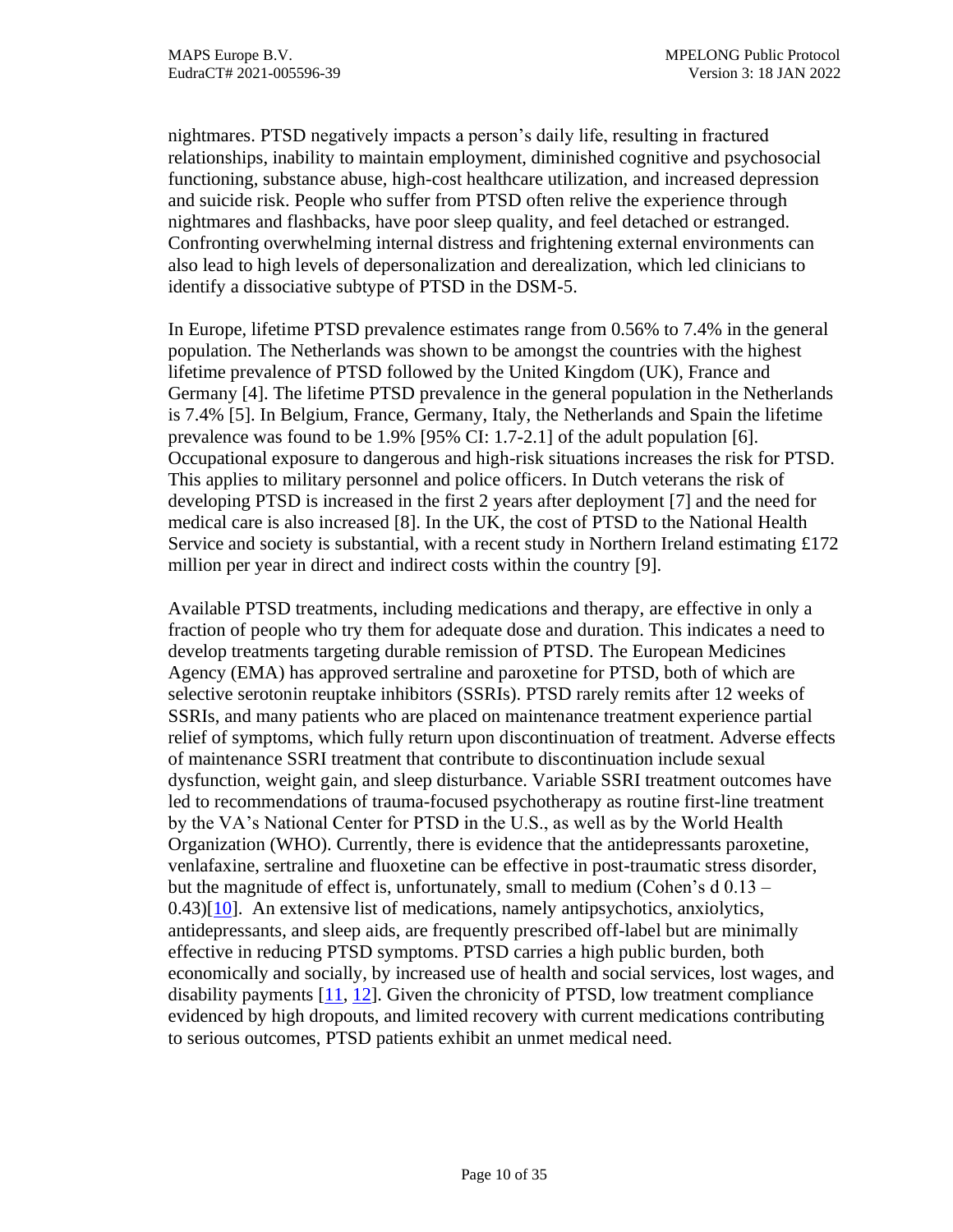# <span id="page-10-0"></span>**2.2.2 MDMA**

MDMA is a ring-substituted phenylisopropylamine derivative invented by Merck pharmaceutical company in 1912 [\[13,](#page-31-13) [14\]](#page-31-14). Similar to SSRIs, MDMA binds to the monoamine transporters, with the greatest affinity for the serotonin transport (SERT). MDMA also enhances synaptic levels of serotonin, and to a lesser extent norepinephrine and dopamine, by vesicular carrier-mediated release and reuptake inhibition of these neurotransmitters [\[15-21\]](#page-31-15). MDMA increases levels of affiliative neurohormones oxytocin and vasopressin, which is associated with increased trust and attenuation of reactivity to threatening cues, and cortisol and prolactin. The indirect effects of MDMA on central and peripheral neurohormone release contribute to a novel mechanism that may help regulate the HPA axis, which would treat the core psychopathology of PTSD for a durable remission.

Onset of MDMA effects occurs ~0.5 to 1 hour after oral administration, and peak effects occur 1.25 to 2 hours after the initial dose. Effects of the initial dose last 3 to 6 hours, which is extended to 5 to 8 hours with a supplemental half-dose administered 1.5 to 2 hours post initial dose. Orally administered MDMA has a half-life of 7 to 9 hours in humans. Unlike approved PTSD medications, therapeutic effects of MDMA have a rapid onset, and do not require daily dosing or a steady state in the blood to be effective. Thus, the effects of MDMA are distinct from and work through different mechanisms than anxiolytics and SSRIs. Furthermore, there is no evidence that limited doses of MDMA in controlled clinical settings creates a physical dependence or drug seeking behavior. Previous studies of polydrug users have found a small percentage of people exhibit problematic use of Ecstasy (material represented as containing MDMA) [22, 23]. Studies of regular or problematic Ecstasy users indicate that on average, regular use occurs no more often than once a week  $[24]$ . Hence, MDMA is said to have moderate abuse potential in non-medical settings, and low abuse potential in clinical settings.

A detailed description of the chemistry, pharmacology, efficacy, and safety of MDMA is provided in the investigator's brochure.

# <span id="page-10-1"></span>**2.2.3 MDMA-Assisted Therapy for PTSD**

MDMA is capable of inducing unique psychopharmacological effects, including decreased fear and increased wellbeing, sociability, interpersonal trust, acceptance of self and others, and ability to address these issues without extreme disorientation or ego loss due to alert state of consciousness. These factors taken together can provide the opportunity for a corrective emotional experience.

A combined treatment of MDMA and psychotherapy may be especially useful for treating PTSD because MDMA can attenuate the fear response of a perceived threat to one's emotional integrity and decrease defensiveness without blocking access to memories or preventing a deep and genuine experience of emotion [25-28]. Elimination of these conditioned fear responses can lead to more open and comfortable communication about past traumatic events and greater access to information about them [29]. Participants are able to experience and express fear, anger, and grief with less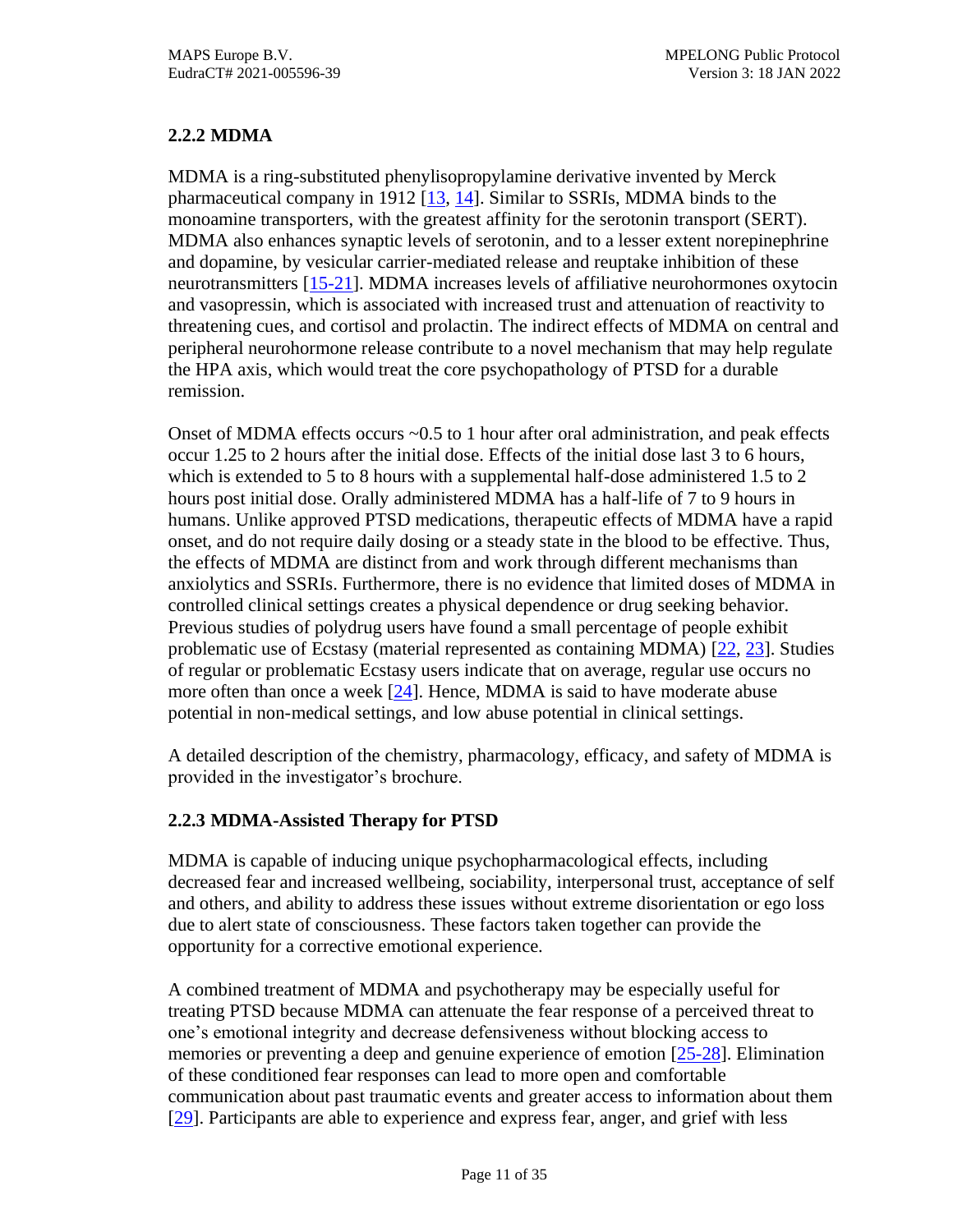likelihood of feeling overwhelmed by these emotions. In healthy controls, MDMA reduces reactivity to unpleasant memories [30]. MDMA seems to engender internal awareness that even painful feelings that arise are an important part of the therapeutic process. In addition, feelings of empathy, love, and deep appreciation often emerge, along with a clearer perspective of the trauma as a past event, a more accurate perspective about its significance, and a heightened awareness of the support and safety that exists in the present. As a result, MDMA-AT may enable participants to restructure their intrapsychic realities and develop a wider behavioral and emotional repertoire with which to respond to anxiogenic stimuli.

The therapeutic method is described in further detail in the MAPS Treatment Manual of MDMA-Assisted Psychotherapy, which the sites and therapy teams will be trained on prior to the study.

# <span id="page-11-0"></span>**2.2.4 Previous Clinical Experience with MDMA**

MDMA-AT is a novel treatment package that combines psychotherapeutic techniques with the administration of MDMA as a pharmacological adjunct intended to enhance certain aspects of psychotherapy.

Intent-to-treat (ITT) analysis of primary efficacy and safety data from six MAPSsponsored MDMA PTSD Phase 2 clinical trials worldwide (MP1, MP2, MP4, MP8, MP9, MP12) consisting of 107 blinded participants with chronic PTSD was completed in 2016. In these studies, PTSD, independent of cause, appears treatable with a two- to three-session treatment package of MDMA-AT. As of October 1, 2020, with 341 individuals exposed to MDMA in the sponsor's development program across various indications and at least 1775 participants in MDMA research studies conducted without sponsor support, the sponsor has observed an acceptable risk-benefit ratio for MDMA-AT. Across Phase 2 studies initial doses of 75 mg-125 mg MDMA were statistically superior to 0 mg to 40 mg MDMA based on a t-test of difference in CAPS-4 severity scores from Baseline to 1 to 2 months after two to three blinded experimental sessions  $(p<0.001)$ . The dropout rate across studies was 7.5% (8 of 107). Large placebo-subtracted effect sizes (Cohen's d 0.9), initial indications of efficacy, and favorable safety outcomes support continuation of the Phase 3 program.

The first randomized, double-blind, placebo-controlled multi-site Phase 3 study for MDMA-AT for severe PTSD in the United States, Canada and Israel included a total of 90 randomized participants (46 randomized to MDMA and 44 to placebo). 67% of the participants in the MDMA group no longer met the diagnostic criteria for PTSD after 3 experimental sessions as confirmed by the change in CAPS-5 total severity score [\[3\]](#page-31-3). A second randomized, double-blind, placebo-controlled multi-site Phase 3 study confirming the efficacy and safety of MDMA-AT for the treatment of PTSD is ongoing.

A comprehensive review of MDMA research can be found in the IB supplied by the sponsor.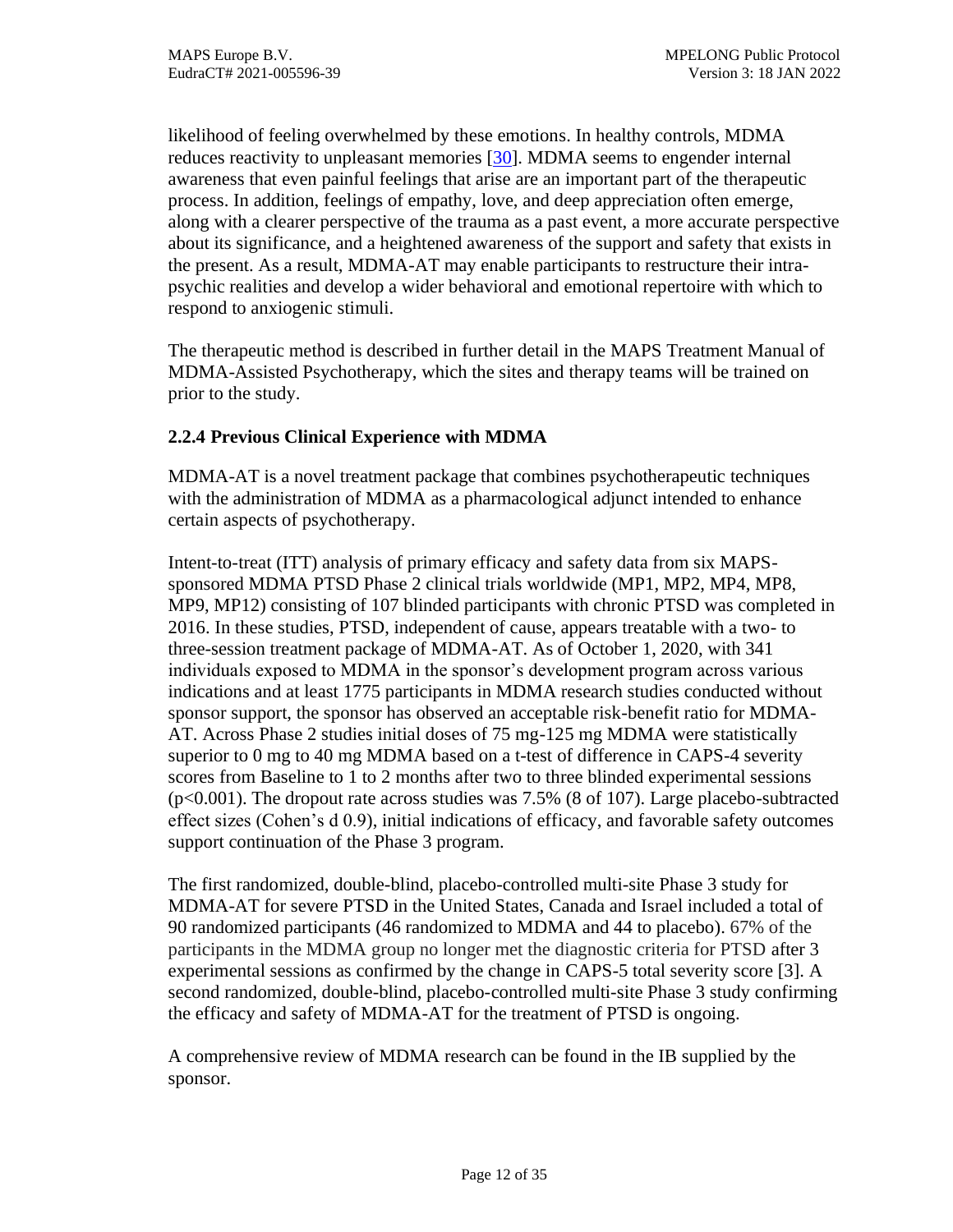## <span id="page-12-0"></span>**2.3 Benefit/Risk Assessment**

#### <span id="page-12-1"></span>**2.3.1 Risk Assessment**

| <b>Potential Risk of</b>     | <b>Summary of Data/Rationale for</b>   | <b>Mitigation Strategy</b>                    |
|------------------------------|----------------------------------------|-----------------------------------------------|
| <b>Clinical Significance</b> | <b>Risk</b>                            |                                               |
|                              |                                        |                                               |
|                              | <b>Study Procedures</b>                |                                               |
| Suicide and risk of          | During administration of study         | Qualified site staff will administer the      |
| self-harm                    | measures, participants will be asked   | Columbia-Suicide Severity Rating Scale        |
|                              | to think about and discuss their       | (C-SSRS) and by an IR as needed               |
|                              | thoughts and emotions relating to the  | depending on clinical presentation of the     |
|                              | traumatic event or events. They may    | participants during IR Assessments, to        |
|                              | experience intense emotional           | monitor for development and intensity of      |
|                              | responses or suicidal ideation as a    | suicidal ideation and/or behavior. If the     |
|                              | result of recalling and speaking about | C-SSRS reveals current serious suicidal       |
|                              | this material.                         | ideation or behavior, the participant will    |
|                              |                                        | be referred for further management as         |
|                              |                                        | appropriate according to clinical site        |
|                              |                                        | standard procedure. For IR-led visits         |
|                              |                                        | done off-site, a "warm handoff" will          |
|                              |                                        | occur after each IR assessment to ensure      |
|                              |                                        | the participant can speak with a qualified    |
|                              |                                        | staff member about any distressing            |
|                              |                                        | emotions they may have experienced            |
|                              |                                        | during the assessment.                        |
| Discomfort related to        | All IR assessments will be recorded    | Video recordings are necessary for            |
| video recording of           | for research and training purposes.    | analyzing assessments and to ensure           |
| sessions                     | Participants may feel uncomfortable    | quality and consistency across assessors.     |
|                              | with having their session(s) recorded. | This will be explained to participants        |
|                              |                                        | during the informed consent process, at       |
|                              |                                        | which time participants may decline to        |
|                              |                                        | participate.                                  |
| Loss of privacy              | As with any electronically stored      | The sponsor uses encrypted, secure            |
| related to security          | data, a security breach may occur      | technology to transfer and store              |
| breach                       | which could cause a loss of privacy.   | recordings. The sponsor is committed to       |
|                              |                                        | taking preventative measures to avoid         |
|                              |                                        | any loss of privacy or a security breach.     |
|                              |                                        | In the case of a security breach, the         |
|                              |                                        | participant will be notified, and all efforts |
|                              |                                        | will be made to minimize the                  |
|                              |                                        | dissemination of recorded content.            |

## <span id="page-12-2"></span>**2.3.2 Benefit Assessment**

There is no direct benefit to participants in this non-interventional study. It is hoped that the data generated will enable significant insight into the persistence of response to MDMA-AT, and long-term impact on quality of life on individuals diagnosed with PTSD. If a need for external medical or psychiatric referral is identified during participation in this study, the investigator or designee will provide referrals and follow-up as outlined in Section [8.3.4](#page-20-1) [Post-study Plan.](#page-20-1)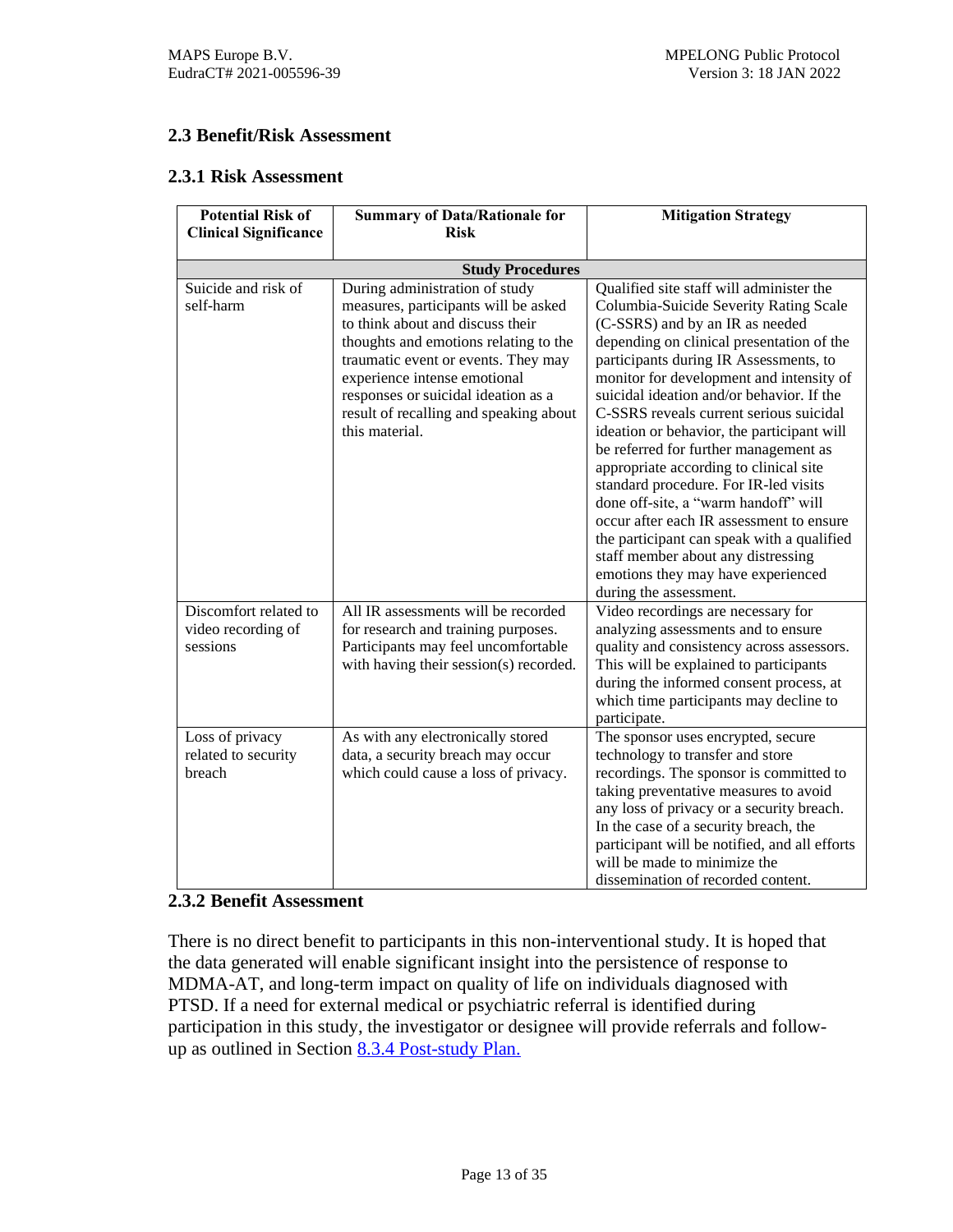# <span id="page-13-0"></span>**2.3.3 Overall Benefit Risk Conclusion**

This follow-up study will allow the sponsor to assess the long-term impact of MDMA-AT on PTSD symptom severity as well as multiple quality of life measures. The sponsor acknowledges the distress which may be caused by revisiting traumatic events during the IR assessments and when completing questionnaires and ensures there is a provision for a qualified staff member administering assessments to ensure appropriate care and referrals can be made. A post-study plan will be provided to each participant, to enable engagement with additional care if required. Secure technology is used to record and transfer data. The Sponsor believes this study has been designed with a favorable overall benefit-risk profile.

| <b>Objectives</b>                                                                                                                                                                  | <b>Endpoints</b>                                       |  |
|------------------------------------------------------------------------------------------------------------------------------------------------------------------------------------|--------------------------------------------------------|--|
| Primary                                                                                                                                                                            |                                                        |  |
| Comparison of PTSD severity between<br>groups who received MDMA vs. Placebo<br>during parent study based on LTFU IR<br>assessment                                                  | <b>CAPS-5 Total Severity Score</b>                     |  |
| Secondary                                                                                                                                                                          |                                                        |  |
| Comparison of degree of functional<br>impairment associated with PTSD<br>between groups who received MDMA vs.<br>Placebo during parent study based on<br><b>LTFU IR</b> assessment | SDS for PTSD for MAPS Total score                      |  |
| Safety                                                                                                                                                                             |                                                        |  |
| Evaluate Long-term safety of MDMA-AT<br>since completion of parent study, by<br>assessing:                                                                                         |                                                        |  |
| Incidence of new or resolving<br>medical diagnoses                                                                                                                                 | Interim medical history                                |  |
| Incidence of concomitant medication<br>use                                                                                                                                         | Interim concomitant medications                        |  |
| Incidence of Ecstasy use<br>$\bullet$                                                                                                                                              | Self-reported <i>Ecstasy</i> use per LTFUQ             |  |
| Incidence of psychotherapy use                                                                                                                                                     | Documentation of psychotherapy use per<br><b>LTFUQ</b> |  |
| Incidence of serious suicidal ideation<br>and positive suicidal behavior                                                                                                           | MAPS-adapted C-SSRS                                    |  |
| Incidence of new alcohol and<br>substance use disorders meeting<br>DSM-V criteria                                                                                                  | MINI AUD and SUD modules                               |  |

#### <span id="page-13-1"></span>**3.0 Objectives and Endpoints**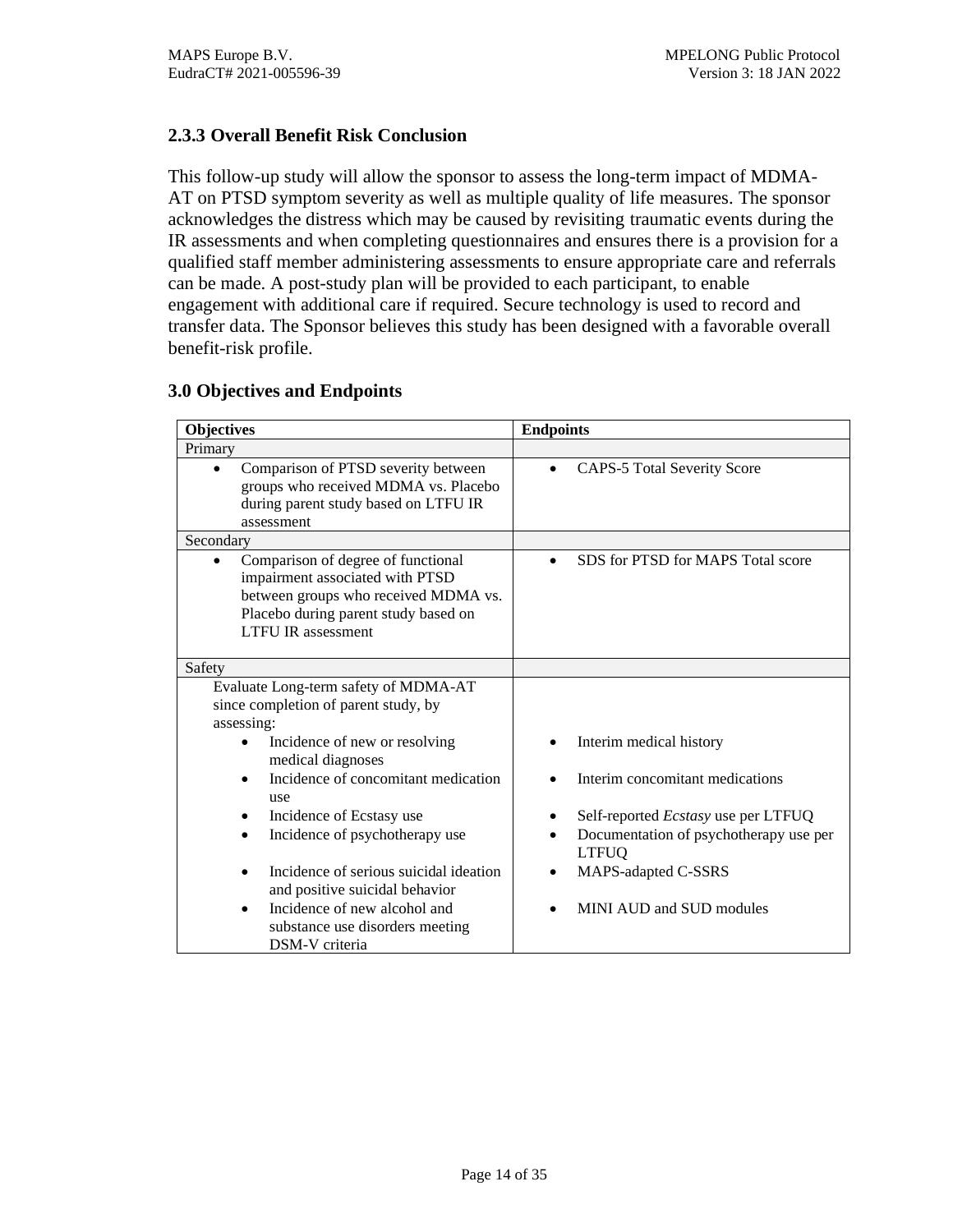| <b>Objectives</b>                                                                                                                                                                                                                                                                                                                                                                                                                                                                                                                                                           | <b>Endpoints</b>                                                                                                                                                                                                                                                                     |  |
|-----------------------------------------------------------------------------------------------------------------------------------------------------------------------------------------------------------------------------------------------------------------------------------------------------------------------------------------------------------------------------------------------------------------------------------------------------------------------------------------------------------------------------------------------------------------------------|--------------------------------------------------------------------------------------------------------------------------------------------------------------------------------------------------------------------------------------------------------------------------------------|--|
| Exploratory                                                                                                                                                                                                                                                                                                                                                                                                                                                                                                                                                                 |                                                                                                                                                                                                                                                                                      |  |
| Comparison of specified scores between<br>groups who received MDMA vs. Placebo<br>during parent study based on LTFU<br>assessment using the following measures:<br>Dissociative symptoms associated<br>with PTSD<br>Facility-based healthcare utilization<br>Alcohol use<br>Drug use<br>Depression symptom severity<br>٠<br>Chronic pain<br><b>Health Utility</b><br>٠<br>Workplace absenteeism and<br>productivity<br>Patient-reported outcome for PTSD<br>severity<br>Impact of new life events on PTSD<br>severity<br>Self compassion<br>Economic factors and occupation | $DSP-I$<br><b>UFEC</b><br><b>AUDIT</b><br><b>DUDIT</b><br><b>BDI-II</b><br><b>CPGS</b><br>$EQ-5D-5L$<br>Days Lost, Days underproductive per<br>SDS for PTSD for MAPS<br>$PCL-5$<br>$LEC-5$<br><b>SCS</b><br>Sources and brackets of income,<br>employment status, refugee or veteran |  |
|                                                                                                                                                                                                                                                                                                                                                                                                                                                                                                                                                                             | status per social history                                                                                                                                                                                                                                                            |  |
|                                                                                                                                                                                                                                                                                                                                                                                                                                                                                                                                                                             |                                                                                                                                                                                                                                                                                      |  |

# <span id="page-14-0"></span>**4.0 Study Design**

### <span id="page-14-1"></span>**4.1 Overall Design**

This multi-site study will assess the long-term safety and effectiveness of MDMA-AT in participants diagnosed with PTSD following participation in a MAPS Europe-sponsored study of MDMA-AT. Participants in this study will need to have received at least one dose of IMP in the parent study. The IR will assess PTSD symptoms using the CAPS-5 and participants will complete self-report measures. Safety data and changes in medications and therapy since the termination of parent study will be collected and reported.

For each participant, study participation will consist of:

- **Informed Consent:** Signing of informed consent form (ICF) and eligibility assessment. Participants may sign the ICF at any time after completing the parent study.
- **Long-term Follow-up Visits:** At least six months after completion of parent study, administration of CAPS-5 and self-report measures, and collection of safety data.
- **Termination:** Contact from study site informing participant that study participation is complete.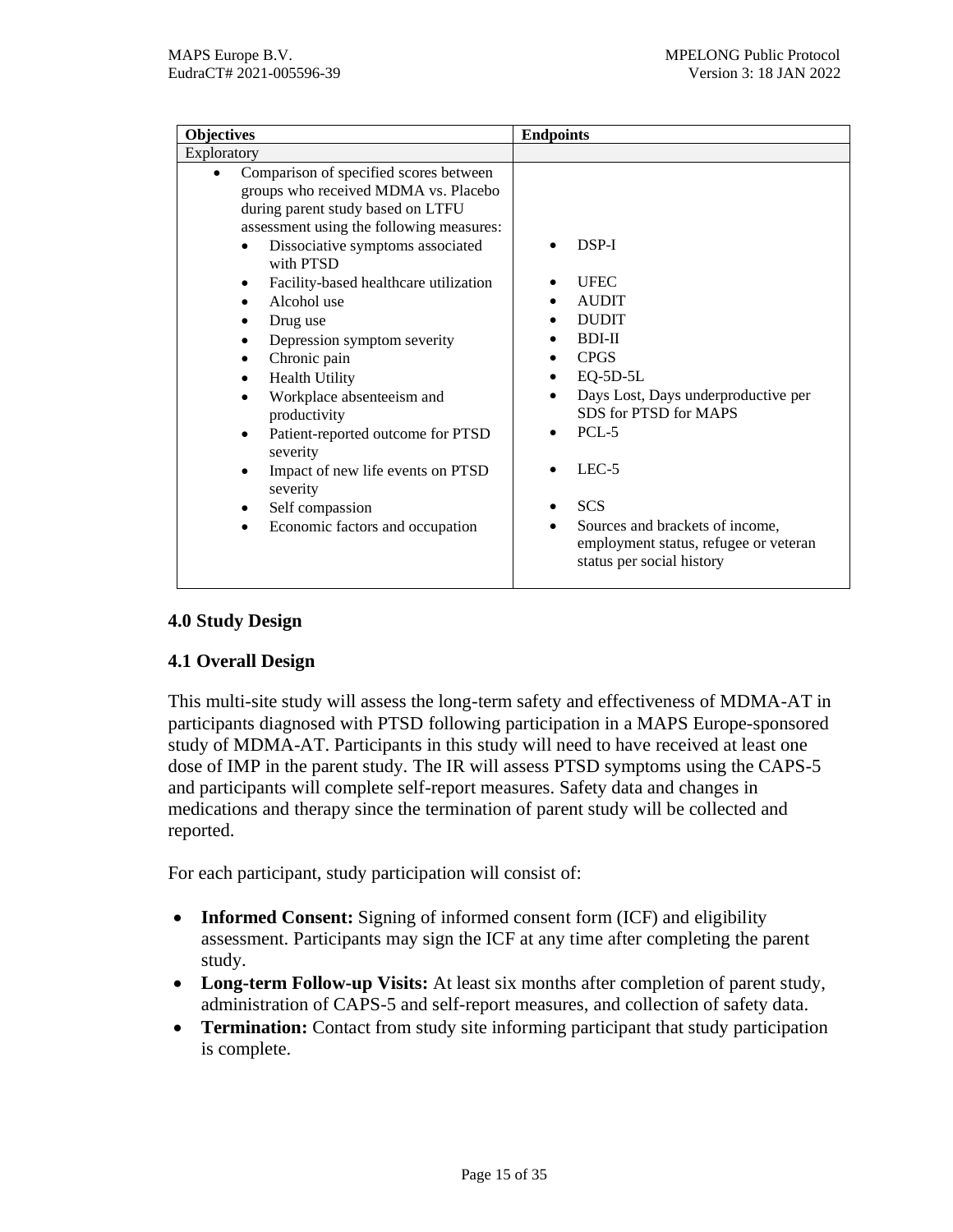## <span id="page-15-0"></span>**4.2 Scientific Rationale for Study Design**

PTSD is a chronic and disabling stress-related condition associated with serious adverse health outcomes and identifying novel treatments with durable effectiveness is timely and important. Therefore, it is critical to assess the long-term impact of limited exposure to single-dose medications on PTSD symptoms as well as function and health-related quality of life. This long-term follow-up protocol will evaluate the persistence of treatment response to MDMA-AT and safety in individuals who have participated in a MAPS Europe-sponsored trial of MDMA-AT for PTSD. The decision to collect the follow-up data at least six-months after parent study completion was based on input from regulatory authorities. The CAPS-5 is considered the international gold standard for the diagnosis of PTSD and the assessment of PTSD symptom severity. The data collected in this study will be analyzed with condition assignment from the parent study protocol in which the individual previously participated.

## <span id="page-15-1"></span>**4.3 End of Study Definition**

The end of the study is defined as the date of the last visit of the last participant in the study.

The sponsor has the right to discontinue this study at any time. If the trial is prematurely terminated, the investigator is to promptly inform participants and will ensure they receive appropriate follow-up and a post-study plan. If the study is prematurely discontinued, all procedures and requirements pertaining to retention and storage of documents will be observed. All other study materials will be returned to the sponsor and will be treated in accordance with country regulations.

### <span id="page-15-2"></span>**5.0 Study Population**

Prospective approval of protocol deviations to recruitment and enrollment criteria, also known as protocol waivers or exemptions, is not permitted.

### <span id="page-15-3"></span>**5.1 Inclusion Criteria**

Participants are eligible to be included in the study only if all the following criteria apply:

### **Age**

1. At least 18 years of age at the time of signing the informed consent.

### **Type of Participant and Disease Characteristics**

- 2. Previously enrolled in a MAPS Europe sponsored study of MDMA-assisted therapy for the treatment of PTSD.
- 3. Have received at least one dose of Investigational Medicinal Product (IMP) in the parent study.
- 4. Agree to be contacted by a study team at least 6 months after parent study completion to schedule and participate in LTFU assessments.
- 5. Agree to have Independent Rater assessments video-recorded.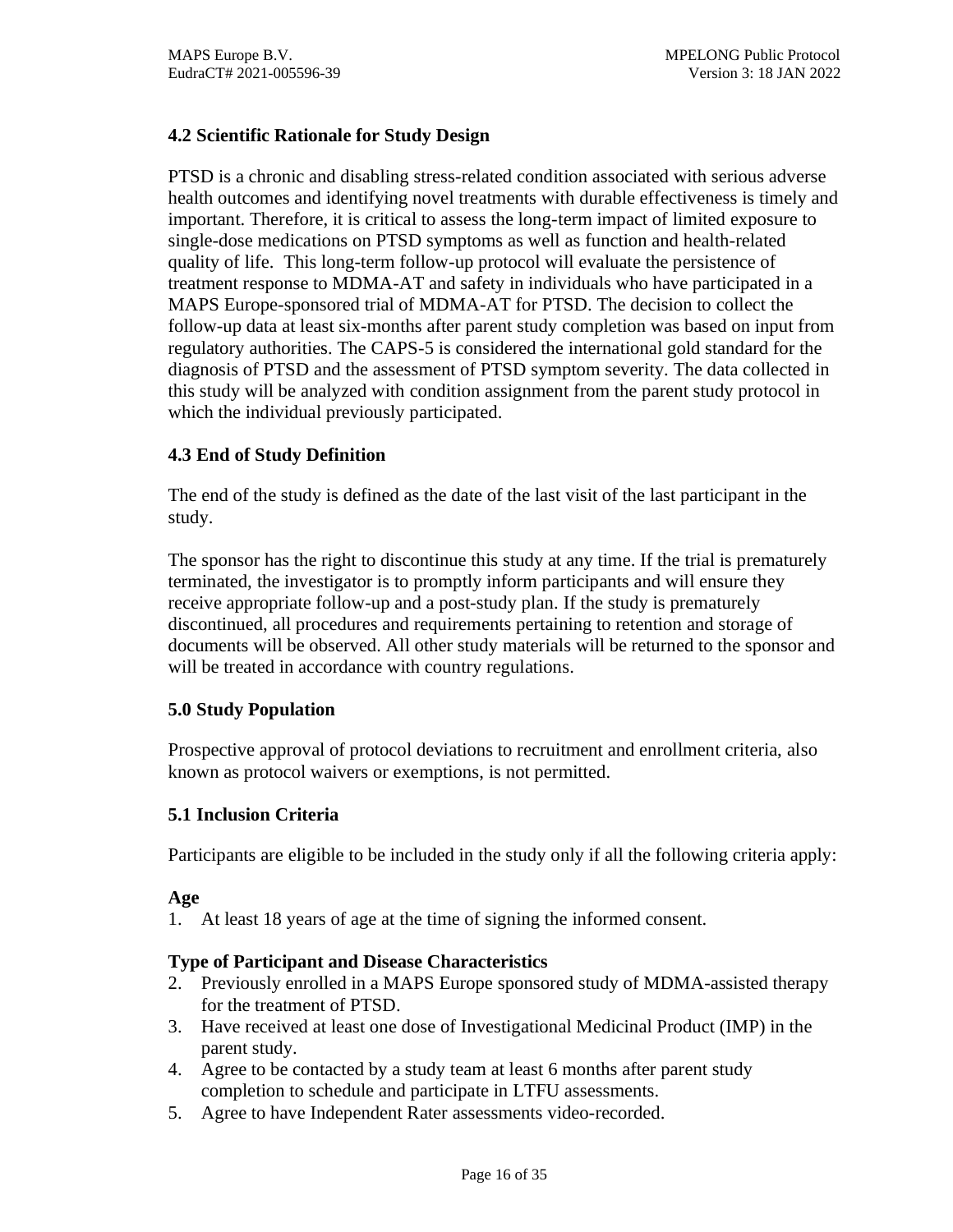## **Informed Consent**

6. Capable of giving signed informed consent as described in [Appendix 1](#page-28-1) which includes compliance with the requirements and restrictions listed in the informed consent form (ICF) and in this protocol.

## <span id="page-16-0"></span>**5.2 Exclusion Criteria**

Participants are excluded from the study if any of the following criteria apply:

1. Have any current problem which, in the opinion of the investigator or Medical Monitor, might interfere with study participation.

### <span id="page-16-1"></span>**5.3 Lifestyle Considerations**

No lifestyle modifications are required to participate in this study.

### <span id="page-16-2"></span>**6.0 Study Intervention(s) and Concomitant Therapy**

No study interventions are administered in this study.

### <span id="page-16-3"></span>**6.1 Measures to Minimize Bias: Randomization and Blinding**

### <span id="page-16-4"></span>**6.1.1 Ongoing Blinding**

Participants who have participated in a blinded MAPS-Europe study protocol (also referred to as *the parent study protocol*) may not yet have been unblinded at the time of participation in this LTFU protocol. In this case, clinical sites will ensure no information is discussed or shared with the participant which could jeopardize the blind.

### <span id="page-16-5"></span>**6.1.2 Independent Rater**

To minimize bias in measuring effect, the sponsor will use an observer-blind, centralized, reliable Independent Rater (IR) pool to administer the CAPS-5 and SDS measures via live video interviews. The IRs are all mental health professionals with graduate-level training in psychology, social work or counseling, at least 1 year of experience working with trauma-exposed populations, and have previous experience administering structured assessments. IRs are trained to administer these diagnostic assessments in a neutral, nonleading manner to minimize the chance for bias. Avoiding building a therapeutic or clinical rapport beyond the basic level of rapport needed to conduct the interview in the research setting also minimizes the chance for bias. Because a strong, therapeutic alliance is developed between the therapists and the participant during the therapeutic portion of the trial, site staff cannot function as IRs without risking the introduction of bias during the collection of data related to the primary endpoint.

Personal information, such as the participant's name, will be sent to the IR in advance of the assessment using a GDPR-compliant secure messaging service. This information is required, as the IR needs to make the participant feel comfortable and confirm the correct participant is being assessed. Personally identifiable information will never be shared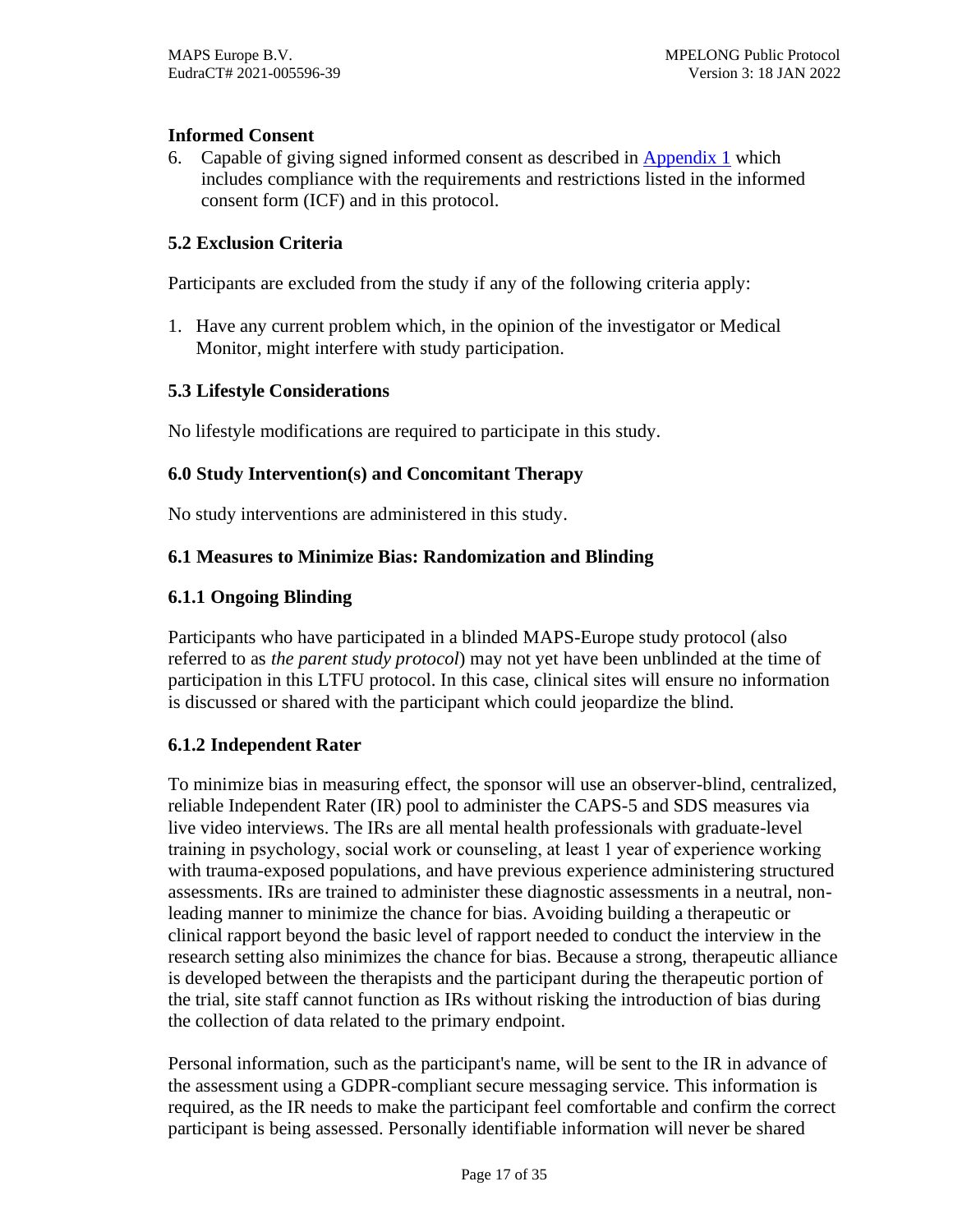with the sponsor. Remote assessment assures that the IR collecting the clinicianadministered outcome measures will not have any prior knowledge of the specific content of prior therapy sessions.

IRs will be assigned to participants based on availability, and the assessment will be conducted in the same language(s) used at each clinical site. Data will be entered into a dedicated IR database by someone who is not conducting other study assessments or procedures (e.g. IR coordinator).

# <span id="page-17-0"></span>**6.2 Concomitant Therapy**

Every effort should be made to record any medication or vaccine (including over-thecounter or prescription medicines, recreational drugs, vitamins, and/or herbal supplements) that the participant has used since completing the parent study, along with:

- Reason for use
- Dates of administration including start and end dates

# <span id="page-17-1"></span>**7.0 Discontinuation of Study and Participant Discontinuation/Withdrawal**

Discontinuation of specific sites or of the study as a whole are detailed in [Appendix 1:](#page-28-1)  [Regulatory, Ethical, and Study Oversight Considerations.](#page-28-1)

## <span id="page-17-2"></span>**7.1 Participant Discontinuation/Withdrawal from the Study**

- A participant may withdraw from the study at any time at their own request or may be withdrawn at any time at the discretion of the investigator for safety, behavioral, or compliance reasons. This is expected to be uncommon.
- The participant will be permanently discontinued from the study participation at that time. The site team will provide the participant with a post-study plan as described in Section [8.3.4](#page-20-1) [Post-study Plan.](#page-20-1)
- If the participant withdraws consent for disclosure of future information, the sponsor may retain and continue to use any data collected before such a withdrawal of consent.

# <span id="page-17-3"></span>**7.2 Lost to Follow up**

A participant will be considered lost to follow-up if they repeatedly fail to return for scheduled visits and the investigator's team is unable to contact them.

The following actions must be taken if a participant fails to return to the clinic for a required study visit:

• The investigator or designee must attempt to contact the participant and reschedule the missed visit as soon as possible, counsel the participant on the importance of maintaining the assigned visit schedule and ascertain whether the participant wishes to and/or should continue in the study.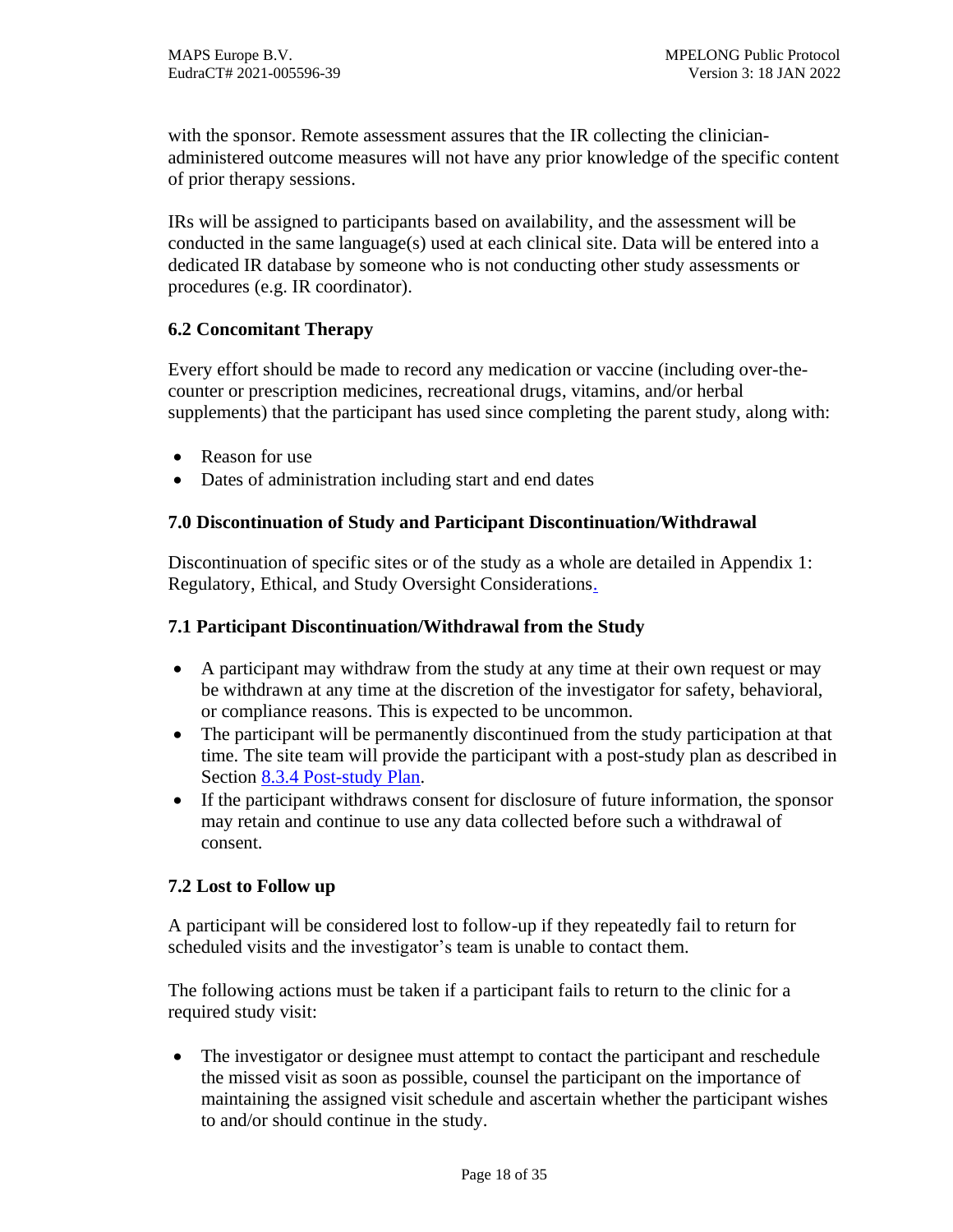- Before a participant is deemed lost to follow-up, the investigator or designee must make every effort to regain contact with the participant (e.g. 3 telephone calls or emails). In addition, they should reach out to the contact person (relative, spouse, close friend or other support person) provided by the participant. Finally, if necessary, a certified letter (or local equivalent method) should be sent to the participant's last known mailing address. These contact attempts should be documented in the participant's medical record.
- Should the participant continue to be unreachable, he/she will be considered to have withdrawn from the study.

## <span id="page-18-0"></span>**8.0 Study Assessments and Procedures**

- Protocol waivers or exemptions are not allowed.
- All screening evaluations must be completed and reviewed to confirm that potential participants meet all eligibility criteria. The investigator will maintain a screening log to record details of all participants screened and to confirm eligibility or record reasons for screening failure, as applicable.
- Immediate safety concerns should be discussed with the sponsor immediately upon occurrence or awareness to determine if the participant should continue or discontinue the study.
- Adherence to the study design requirements is essential and required for study conduct.
- Study procedures may be performed over one or several visits, as determined by the investigator to best support the participant and to ensure completion of all study procedures wherever possible. Additionally, separate visits may be combined into a single visit as appropriate.

# <span id="page-18-1"></span>**8.1 Screening Period**

Individuals who have received at least one dose of IMP in a MAPS Europe-sponsored MDMA-AT protocol for treatment of PTSD will be contacted and invited to participate in this LTFU study. Potential participants will be contacted using the contact information provided as part of their participation in the parent study protocol.

If a participant refuses to participate in this study, then a note should be made in their parent study record and the participant should not be contacted again.

### <span id="page-18-2"></span>**8.2 Enrollment**

Once a participant has signed the ICF and the investigator or designee has confirmed the participant meets all eligibility criteria, they will be considered enrolled.

Upon enrollment, the participant should be asked to sign a release of information request in order to access their interim medical records pertaining to the time following the completion of the parent study until present day. Having these records available will facilitate the medical history collection. Please note, if no significant health changes have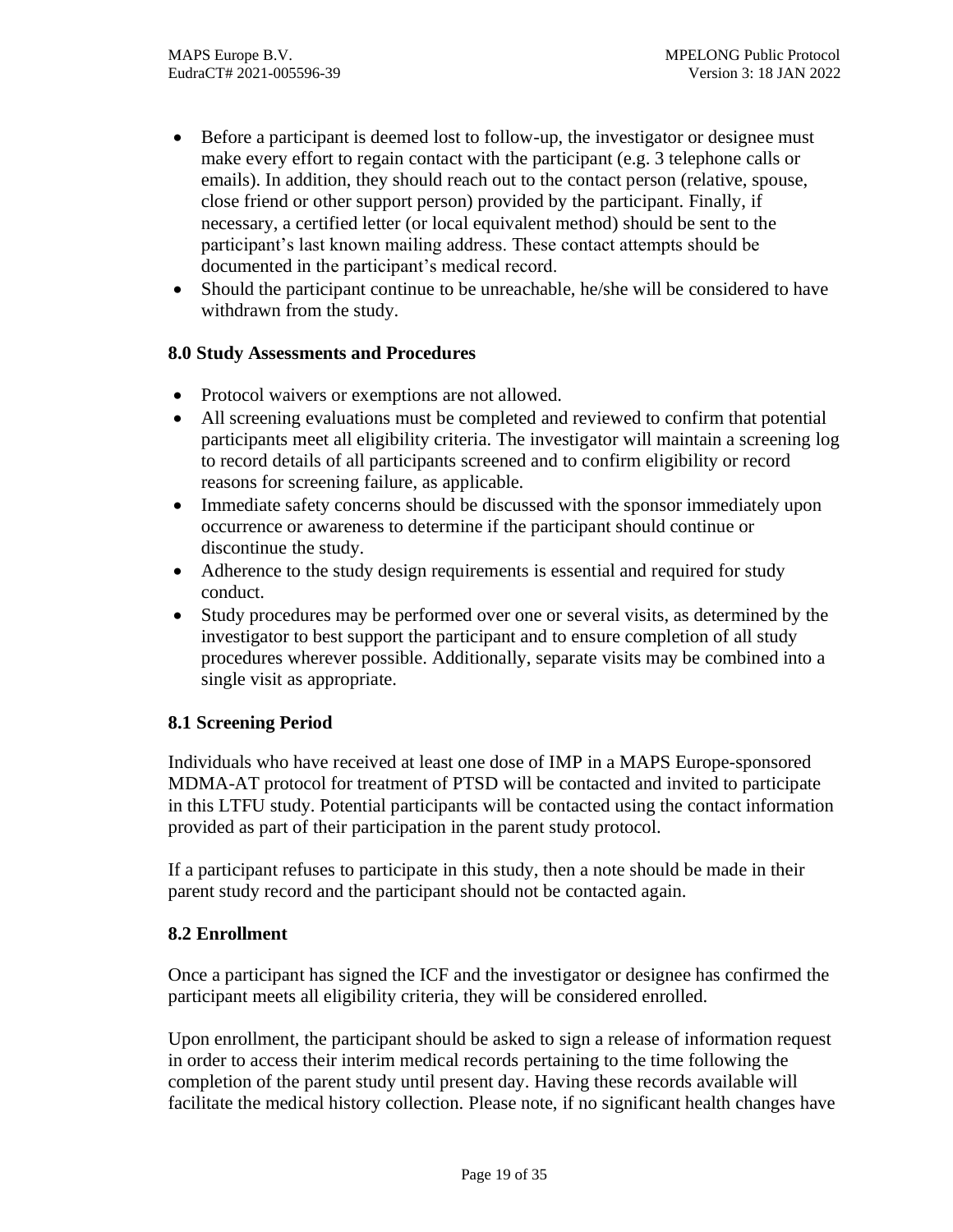occurred, the investigator or designee may omit this procedure. Additionally, the release of information may be signed on a different visit.

## <span id="page-19-0"></span>**8.3 Assessment Period**

During the Assessment Period, study participants will be asked to undergo the assessments. These assessments may be done in-person, via telephone, or via video conference.

## <span id="page-19-1"></span>**8.3.1 Independent Rater Assessments**

For participants who completed CAPS-5 assessments in the parent study, an IR visit via teleassessment will be scheduled for completion of CAPS-5 and SDS. The IR interview will be recorded to assess reliability of ratings. If a participant reports suicidal ideation during this assessment, the IR will administer the C-SSRS and contact the therapy team after the call and share any concerns. The therapy team will follow-up with the participant to ensure safety, provide support, recommend treatment if appropriate, and schedule the next visit.

Participants will be strongly encouraged to complete the IR visit at the clinical site, with a trained therapist on-site for the participant to speak with following the assessment, to discuss any difficult feelings which may have emerged. In situations where a participant is not able to be physically present at the site (e.g. isolating at home due to COVID-19 exposure), upon completion of the assessment, a "warm hand-off" occurs where the IR ensures there is a member of the site study team to join the call, who can "debrief" with the participant after the assessment.

# <span id="page-19-2"></span>**8.3.2 Measures and Medical History**

The participant will meet with study staff via teleassessment or in person to be guided in the completion of electronic self-report measures. Site staff will support the participant in completing the electronic self-report.

Measures completed at this visit do not need to be video recorded. The study team will review self-report measures for completeness and follow-up on any discrepancies or missing data at the termination visit if needed. The study team will begin to develop a post-study plan, which may include a referral for additional medical or therapeutic care, if needed.

Any changes to the participant's health since the last visit of the parent study protocol should be recorded as part of the participant's interim medical history. This includes weight, any significant health changes, and any changes in mental health, including a worsening of preexisting symptoms. If the participant reports a clinically significant change in health requiring medical attention they will be asked to request medical records that have been generated since the parent study. If no clinically significant health changes have occurred, this will not be required. If the participant is being treated by a psychiatrist or therapist, the study team will ask for authorization to collect information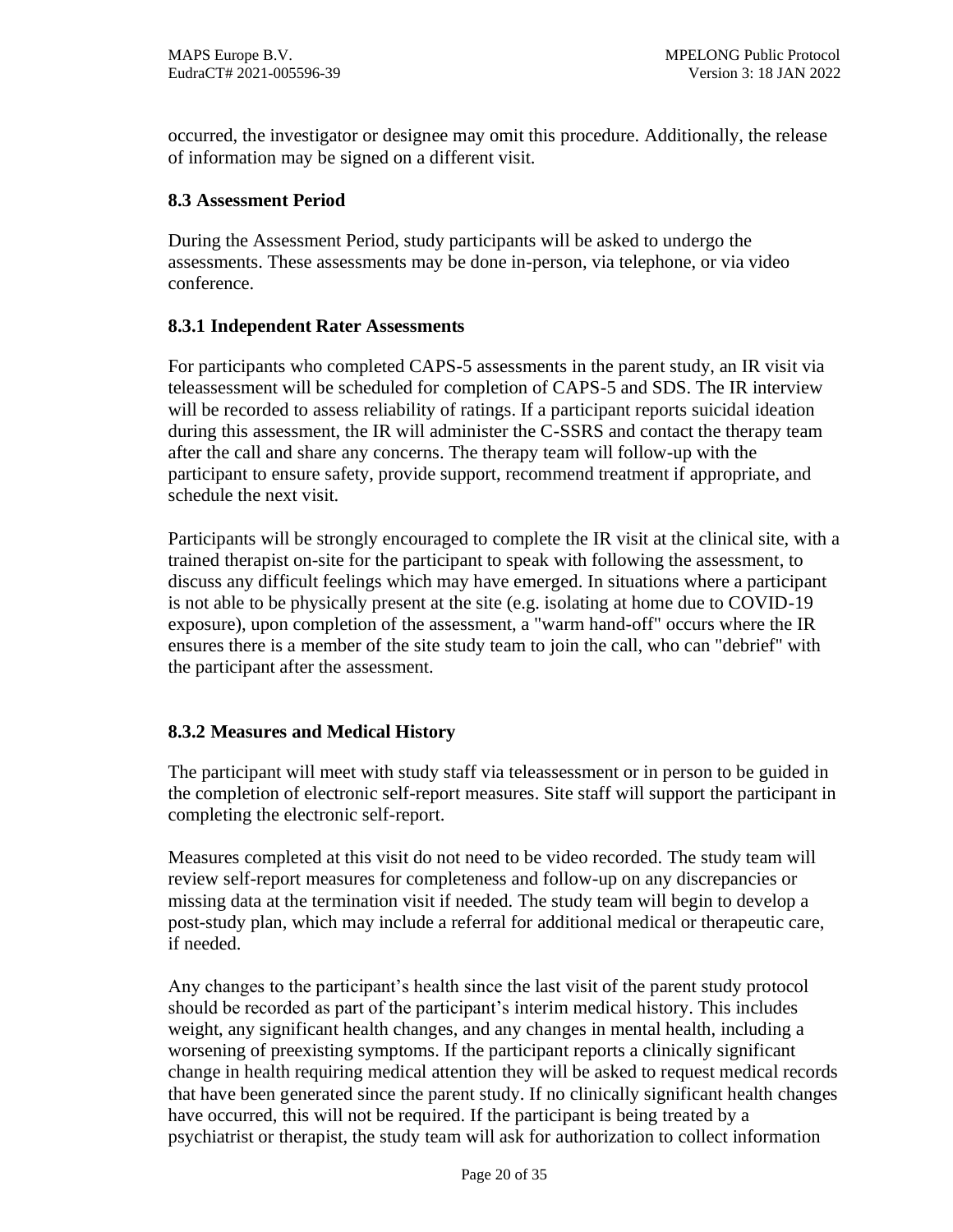over the phone if records cannot be released. The site staff will record any changes in medications or therapy since completion of the parent study. The C-SSRS will only be administered by a trained study team member if there is any concern about suicidal ideation. Previously collected social and demographic data will be reviewed for accuracy and updated as necessary.

## <span id="page-20-0"></span>**8.3.3 Study Termination**

Study Termination will take place after all visits have been completed and all requested medical records have been received by the study site. The post-study plan will be reviewed with the participant, including a follow-up on any referrals made at prior visits.

## <span id="page-20-1"></span>**8.3.4 Post-study Plan**

At the Study Termination visit, participants will be provided with a post-study plan. This plan will summarize treatments completed, current medications, and contact information for more information about the study if needed. Participants may request a referral for further therapeutic or medical care if appropriate. Enrolled participants who terminate the study early will be offered a post-study plan at their last contact. Screen Failures will be provided a referral if requested.

## <span id="page-20-2"></span>**8.4 Study Assessments**

# <span id="page-20-3"></span>**8.4.1 Primary Outcome Measure and Reliability**

### **Clinician-Administered PTSD Scale for DSM-5 (CAPS-5)**

The past month CAPS-5 is a semi-structured interview that assesses index history of DSM-5-defined traumatic event exposure, including the most distressing event and time since exposure, to produce a diagnostic score (presence vs. absence) and a PTSD Total Severity score [31]. The CAPS-5 rates intrusion symptoms (intrusive thoughts or memories), avoidance, cognitive and mood symptoms, arousal and reactivity symptoms, duration and degree of distress and dissociation.

The CAPS-5 will be administered by an IR via telemedicine. Interviews will be conducted by the centralized remote IR pool to enhance quality control by reducing sitelevel variation in interview fidelity and quality. The IRs will be trained and supervised by a research reliable trainer and will be supervised by qualified personnel. Per the CAPS-5 Training Manual for the IR Pool, IRs will ensure that every single item-level score is collected in every CAPS-5 interview.

The CAPS-5 is administered by the IR in a neutral, non-leading manner to minimize the chance for bias. Additionally, the IRs are trained to carefully assess trauma-relatedness of each symptom according to standard CAPS-5 procedures. Doing so ensures that all symptoms contributing to the CAPS-5 PTSD diagnostic status and total severity score are either temporally or functionally related to the index trauma rather than attributable to non-trauma current life stressors or current world events such as the COVID-19 pandemic. Avoiding a biased administration can be achieved by adhering to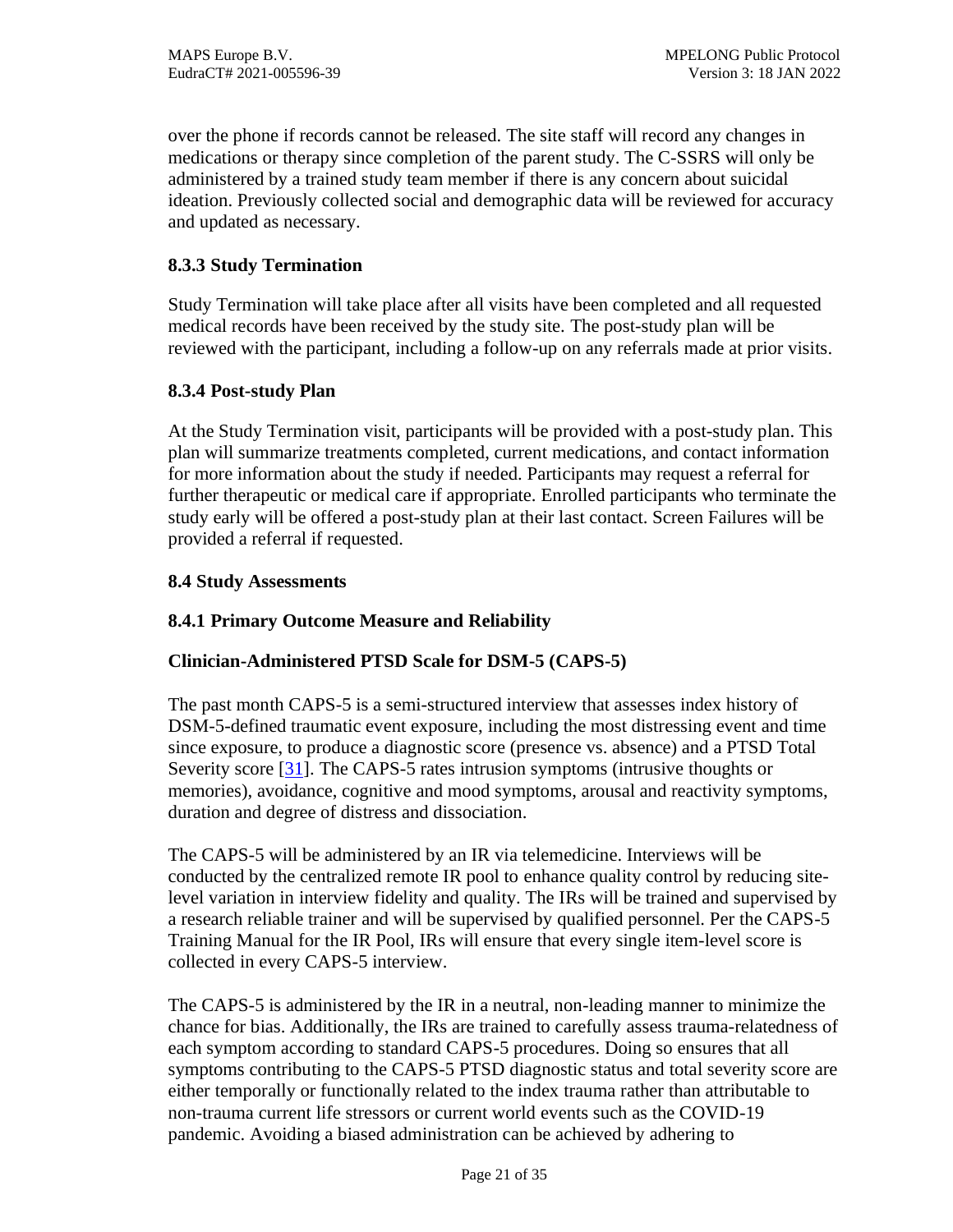administration guidelines verbatim and only deviating from the script to clarify, re-direct, or query further if behavioral examples are needed to determine the appropriate symptom intensity rating. Avoiding building therapeutic/clinical rapport beyond the basic level of rapport needed to conduct the interview in the research setting also minimizes the chance for bias. Interviews may be recorded in as many instances as necessary to establish reliability of a random selection of interviews for accuracy.

## <span id="page-21-0"></span>**8.4.2 Secondary Outcome Measure**

# **Customized version of the Sheehan Disability Scale for PTSD for the MAPS studies (SDS for PTSD for MAPS)**

The SDS for PTSD for MAPS is an assessment of functional impairment [32]. The reporting period for this measure is the past week. The items indicate degree of impairment in the domains of work/school, social life, and home life, with response options based on an eleven-point scale (0=not at all to 10=extremely), and five verbal tags (not at all, mildly, moderately, markedly, extremely). The Total Score is derived from an average of the first three items of the measure. Items pertaining to Days Lost and Days Underproductive will be included [32, 33].

# <span id="page-21-1"></span>**8.4.3 Exploratory Measures**

# **Mini-International Neuropsychiatric Interview (MINI): Alcohol Use Disorder (AUD) and Substance Use Disorder (SUD) modules**

This version of the MINI (7.0.2), a structured interview that was first developed in 1998 to be compatible with DSM and International Classification of Disease (ICD) criteria for psychiatric illnesses [34] is now compatible with DSM-5 and will be administered by a member of the Independent Rater Pool to screen for diagnosis of Alcohol and Substance Use Disorders. Each module of the MINI consists of two or three questions where the answer is either "Yes" or "No," and decision-tree logic is used to determine whether to ask additional questions  $[35]$ . MINI items were highly reliable (interrater reliability between kappa of 0.8 and 0.99, test-retest reliability between 0.6 and 0.9 for all scales save "current mania")`, and diagnosis via MINI was comparable to that made with the Composite Diagnostic Interview and the SCID  $[35, 36]$ . Testing on non-psychiatric samples did not create false positives  $[34]$ .

# **Life Events Checklist for DSM-5 (LEC-5)**

The LEC-5 is a 17-item self-report instrument designed to determine the presence of traumatic life events in the assessment and diagnosis of PTSD. It is a companion measure to the PCL-5 and will be used to assess PTSD. The participant indicates whether each event listed has occurred since the end of the parent study, permitting the possibility of marking multiple new events [37].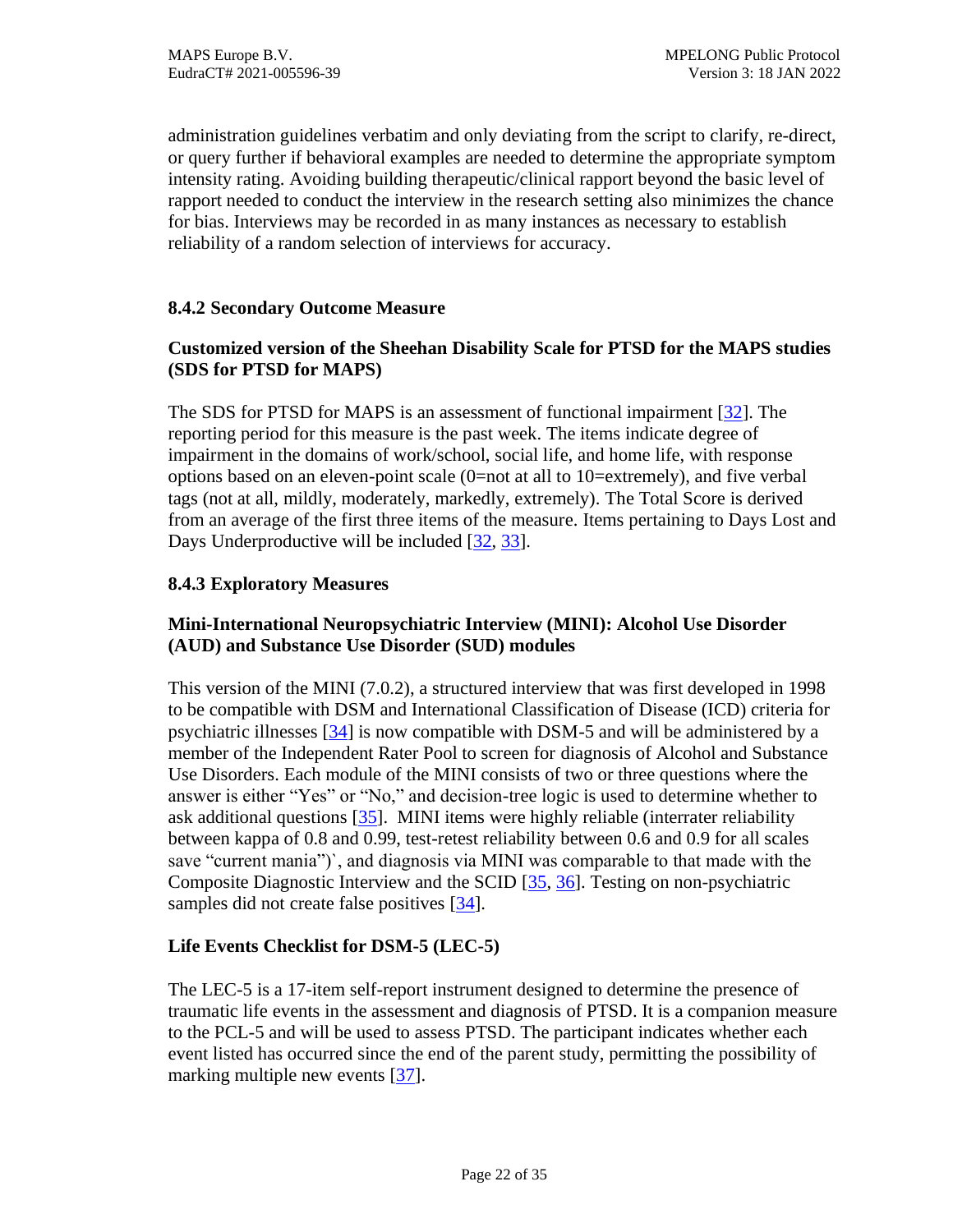# **PTSD Checklist for DSM-5 (PCL-5)**

The PCL-5 is a 20-item self-report questionnaire in which respondents indicate the presence and severity of PTSD symptoms in the past month, derived from the symptoms of PTSD per DSM-5 [38]. Participants indicate how much distress they have experienced due to symptoms such as "Repeated, disturbing memories, thoughts, or images of a stressful experience from the past," "Trouble remembering important parts of a stressful experience from the past," and "Feeling irritable or having angry outbursts" on a fivepoint Likert-type scale (1=Not at all to 5=Extremely).

## **The Dissociative Subtype of PTSD Interview (DSP-I)**

The DSP-I is a clinician-administered interview designed by an international team of PTSD researchers to detect and assess severity of the dissociative type of PTSD and recommended for use as an additional or complementary measure ("add-on") to the CAPS-5 [39-42]. Assessments of military veterans and civilians support the existence of a dissociative subtype of PTSD that is associated with PTSD severity and derealization and depersonalization. It consists of two parts, only Part 1 will be administered. Part 1 contains five items addressing depersonalization, four items addressing derealization, and a section that is administered if dissociative episodes are endorsed that assesses duration and perceived cause of episodes (seven items) and observer items (three items) addressing interviewee demeanor, including evidence of dissociation, such as forgetfulness or giving a statement that is bizarre within the context of the interview. If two or more items within this section are endorsed, this indicates the presence of other dissociative symptoms beyond depersonalization and derealization. The DSP-I was first developed in 2016 and revised in 2017.

### **Beck Depression Inventory II (BDI-II)**

The BDI-II is a revision of the BDI, a 21-item self-report measure [43, 44] that will serve as a measure of depression symptom severity [45]. The BDI-II has been validated, has high internal consistency and good test/re-test reliability, and is not overly sensitive to daily variations in mood [45]. Initial and subsequent studies report that the BDI-II total score has a reliability coefficient of 0.90 to 0.91 which is related to other measures of depression symptoms [45, 46]. Higher scores indicate more severe depressive symptoms.

### **Chronic Pain Grade Scale (CPGS)**

The CPGS is a seven-item measure of pain. Responses to six of the seven items are made on a 10-point Likert scale, and a response on the other item is the number of days in the past 6 months when pain prevented the respondent from carrying out everyday activities [47]. Responses to questions are used to attain a rating (grade) for pain from 0 (no pain) to five (high disability, severely limiting). The instrument has three scale scores: pain severity, pain intensity, and pain-related disability. The CPGS is a validated scale with high internal consistency (Cronbach's alpha  $= 0.90$ ) and correlated with other instruments assessing pain  $[48]$ .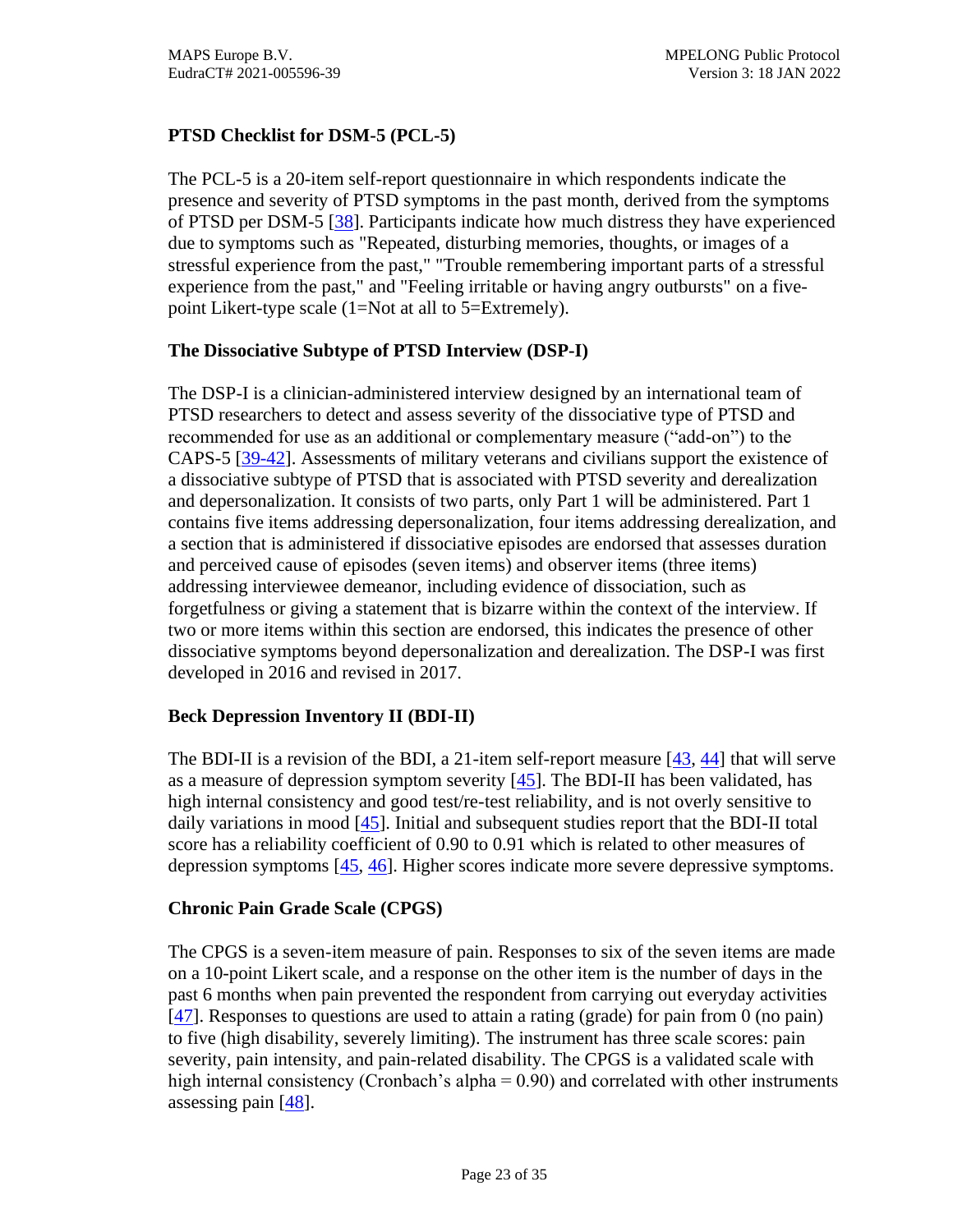# **EuroQol Five Dimensions – Five Levels Questionnaire (EQ-5D-5L)**

The EQ-5D-5L is a two-part self-report questionnaire assessing health status. It consists of five dimensions; mobility, self-care, usual activities, pain-discomfort and anxietydepression, and one visual analog scale (VAS). Responses are made on each dimension by checking one of five statement that best reflects their health on the day of measure completion, from the healthiest or fewest problems (e.g., "I have no trouble walking about") to the most trouble (e.g., "I am unable to walk about")  $[49, 50]$ . In the second part of the EQ-5D-5L, current degree of health ("your health today") is indicated by marking a 100 mm line, with 100 considered "the best health you can imagine" and one "the worst health you can imagine". The EQ-5D-5L does not sum responses but treats each response on a dimension as a scale score, and the VAS (Visual Analogue Scale) is the location of the mark. The scale can permit comparison across groups on health profiles, and an index can be derived from matching the five-dimension scores and the VAS response with nation-specific datasets and calculator software or statistical software syntax designed for the measure. The EQ-5D-5L began as part of the EuroQoL measure, published in 1990 [51]. The instrument has been validated in populations from eight countries. EQ-5D-5L index scores and VAS scores assessed in people with stroke varied with degree of recovery assessed via long-term observation [\[52\]](#page-33-0).

## **Self-Compassion Scale (SCS)**

The SCS is a 26-item self-report measure of self-compassion, or responding to one's own failure, suffering or inadequacies with kindness and compassion and recognizing one's own flaws and suffering as part of common human experience [\[53\]](#page-33-1). Respondents complete the SCS by indicating how typical they feel on each item on a five-point Likert scale (1=Almost never and 5=Almost always). It is estimated to take between 4 to 8 minutes to complete. The scale has six sub-scales: Self-Kindness, Self-Judgment, Common Humanity, Isolation, Mindfulness, and Over-Identified. The mean of subscale scores serves as a total score. Analysis of SCS response indicated that subscales are all related to a higher order factor of self-compassion. Neff et al. reported an inverse relationship between SCS total scores and scores on measures of depression and anxiety. Self-compassion and global self-esteem are both related to positive mood and optimism, but self-compassion may be more strongly associated with stable mood and less associated with self-rumination and anger [\[54\]](#page-33-2).

# **Alcohol Use Disorders Identification Test (AUDIT)**

The AUDIT is a ten-item self-report test. Respondents answer on a 5-point scale (0=Never or none, 4=Daily or greatest number)  $[55]$ . The ninth item addresses occurrence of injury of self or other as a result of drinking and the tenth addresses others' concerns about the respondent's drinking, with only three responses provided  $(0=No,$  $2 = Yes$ , but not during the last year,  $3 = Yes$ , during the last year). The measure can readily detect alcohol abuse disorders in a wide array of individuals [\[56\]](#page-33-4).

# **Drug Use Disorders Identification Test (DUDIT)**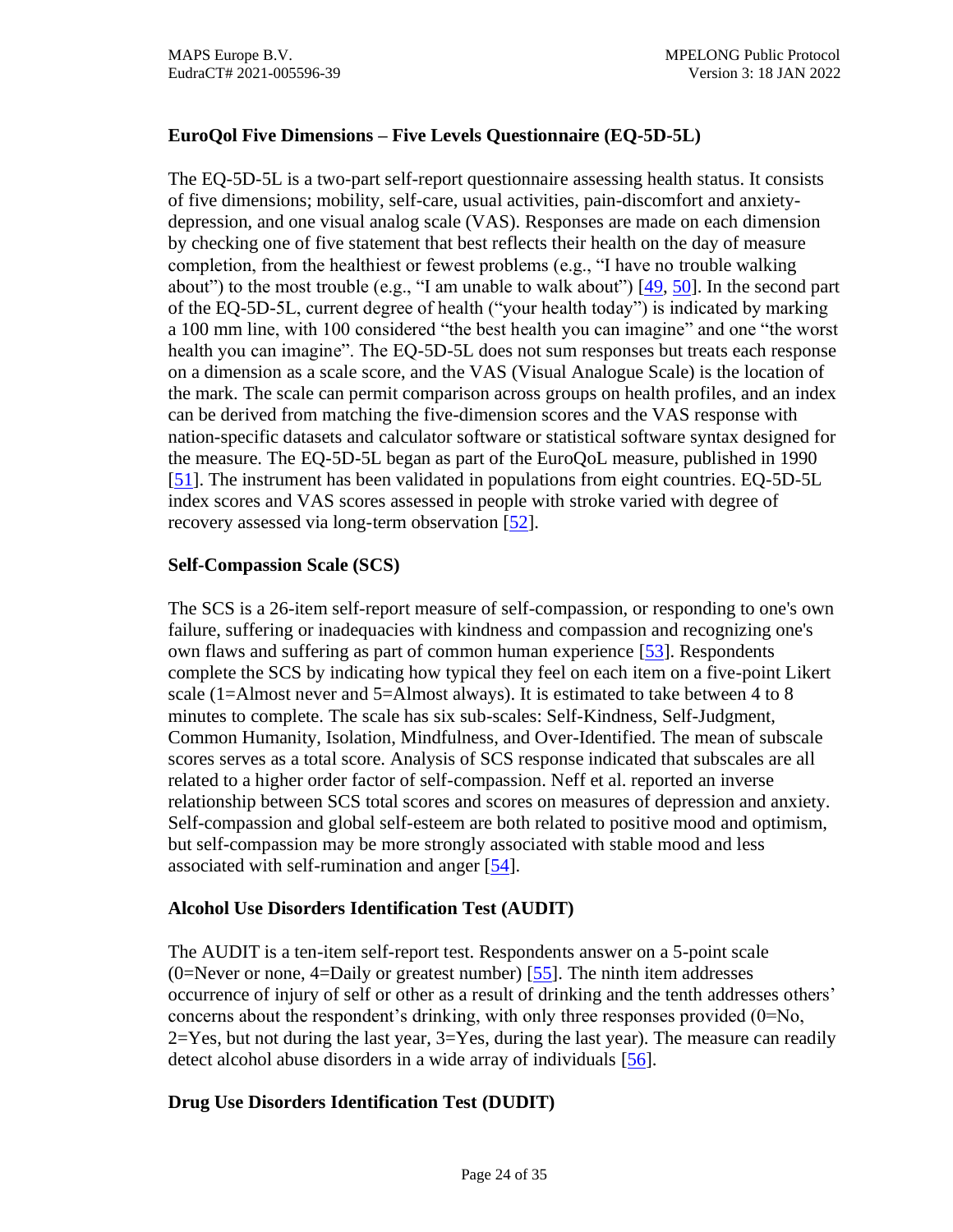The DUDIT is an 11-item measure designed to assess presence of substance use disorders [\[57\]](#page-33-5). Responses to items are made on a 5-point scale with exact responses varying across questions. When present, use can be described in monthly or less than monthly versus four times a week or daily. A list of substances is provided at the end of the measure. The DUDIT is reliable, with a Cronbach's alpha of 0.80. When compared with an interview based on ICD 10, the DUDIT had a sensitivity to detecting substance use disorders of 90% and a specificity of 80% [\[57\]](#page-33-5).

## **Utilization of Facility-based and Emergent Care (UFEC)**

The UFEC is a sponsor-developed measure assessing participant health events, including hospitalization and use of healthcare facilities, including in-patient hospitalization, rehabilitation facilities and other health care facilities for a set period prior to study entry.

## **Long-term Follow-up Questionnaire**

The Long-term Follow-up Questionnaire has been developed by the sponsor to assess long-term reactions to MDMA-AT. The measure will be used to assess the participant's experiences in daily life after participating in the parent study.

### <span id="page-24-0"></span>**8.5 Safety Assessments**

Additional visits or repeat assessments (in person, at home, by telephone, or via teleassessment) may be scheduled at the discretion of the study staff to collect more information for determining eligibility or to discuss study expectations with the potential participant.

### <span id="page-24-1"></span>**8.5.1 Suicidal Ideation and Behavior Risk Monitoring**

Suicidal ideation is frequently observed in patients with PTSD.

Suicidal ideation and behavior will be monitored during the study using the MAPSadapted C-SSRS.

If the screening MAPS-adapted C-SSRS indicates active suicidal ideation or behavior, participants will be monitored appropriately and observed closely for increases in suicidal ideation and behavior (SIB) or any other unusual changes in behavior via additional MAPS-adapted C-SSRS assessments as required. Participants who experience increases in SIB should undergo a risk assessment.

| <b>Objective</b>                                                                 | <b>Measure</b>                 | <b>Measure Type</b> | <b>Administration</b>                                       |
|----------------------------------------------------------------------------------|--------------------------------|---------------------|-------------------------------------------------------------|
| Assess incidence of<br>positive or serious<br>ideation and suicidal<br>behavior. | MAPS-adapted C-<br><b>SSRS</b> | Safety              | Tele-assessment (IR<br>screening) and Site (if<br>required) |

#### <span id="page-24-2"></span>**Table 1: Suicidal Ideation and Behavior Measure**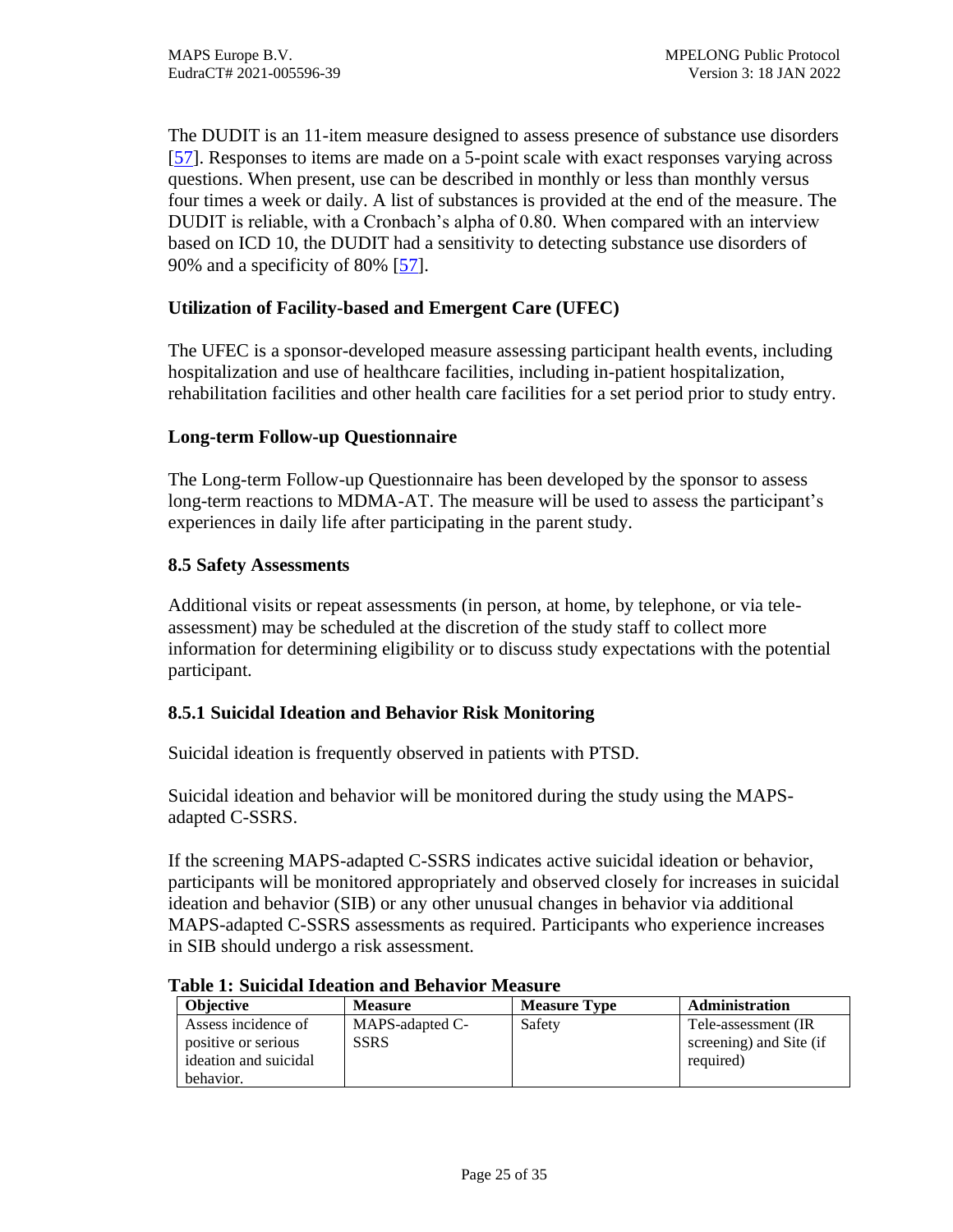The MAPS-adapted C-SSRS is a clinician-administered measure of suicidal behavior devised to detect potential suicidal thoughts or behaviors during a clinical trial [\[59\]](#page-34-0). It consists of a Past 2 Weeks version and a Since Last Visit version that assess suicidal ideation, ideation intensity, and behavior. The MAPS-adapted C-SSRS consists of a series of questions and can be administered during a face-to-face interview or over the telephone. The Past 2 Weeks version will be administered at the initial Screening visit. All subsequent administrations will utilize the Since Last Visit version. The C-SSRS Intensity scale for Lifetime obtained a Cronbach's alpha of 0.93 and 0.94 for the Since Last Visit form, and Last Visit C-SSRS severity scores were positively correlated with the BDI "suicide thoughts" item  $[60]$ .

## <span id="page-25-0"></span>**8.6 Serious Adverse Events (SAEs) and Other Safety Reporting**

SAEs will be reported by the participant (or, when appropriate, by a caregiver, surrogate, or the participant's legally authorized representative).

The investigator and any qualified designees are responsible for detecting, documenting, and recording events that meet the definition of an SAE and remain responsible for following up of all SAEs.

## <span id="page-25-1"></span>**8.6.1 Time Period and Frequency for Collecting SAE Information**

All SAEs will be collected from the signing of the informed consent form (ICF) until study termination.

All SAEs will be recorded and reported to the sponsor or designee immediately and under no circumstance should this exceed 24 hours. The investigator will submit any updated SAE data to the sponsor within 24 hours of it being available.

Investigators are not obligated to actively seek information on SAEs after conclusion of the study participation. However, if the investigator learns of any SAE, at any time after a participant has been discharged from the study, and he/she considers the event to be reasonably related to the study intervention or study participation, the investigator must promptly notify the sponsor.

# <span id="page-25-2"></span>**8.6.2 Method of Detecting SAEs**

Care will be taken not to introduce bias when detecting AEs and/or SAEs. Open-ended and nonleading verbal questioning of the participant is the preferred method to inquire about AE occurrences.

### <span id="page-25-3"></span>**8.6.3 Follow-up of SAEs**

After the initial AE/SAE report, the investigator is required to proactively follow each participant at subsequent visits/contacts. All SAEs will be followed until resolution, stabilization, the event is otherwise explained, or the participant is lost to follow-up (as defined in Section [7.2\)](#page-17-3).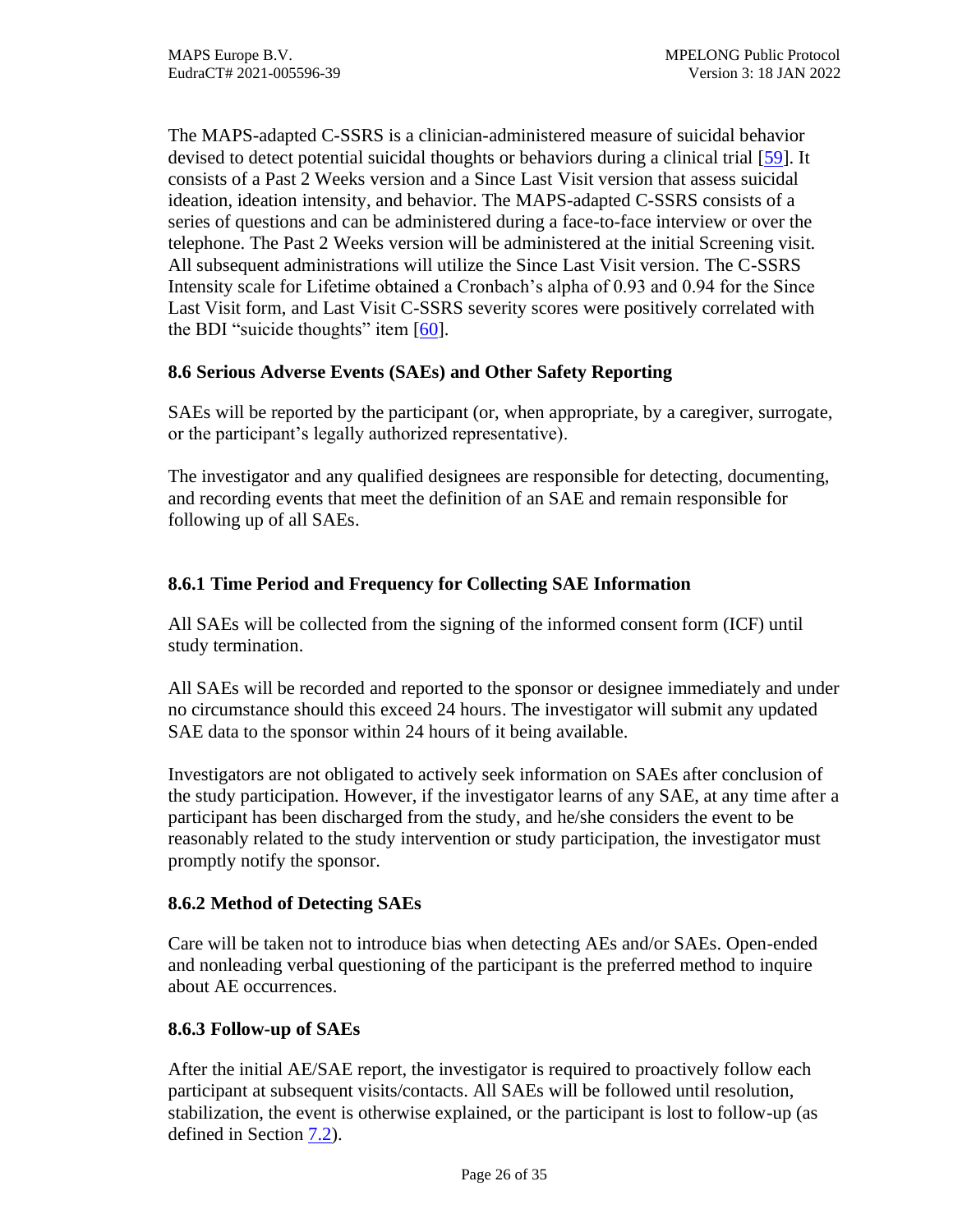## <span id="page-26-0"></span>**8.6.4 Regulatory Reporting Requirements for SAEs**

- Prompt notification by the investigator to the sponsor of an SAE is essential so that legal obligations and ethical responsibilities towards the safety of participants and the safety of a study intervention under clinical investigation are met.
- The sponsor has a legal responsibility to notify both the local regulatory authority and other regulatory agencies about the safety of a study intervention under clinical investigation. The sponsor will comply with country-specific regulatory requirements relating to safety reporting to the regulatory authority, institutional review boards (IRBs)/independent ethics committees (IECs), and investigators.
- An investigator who receives an investigator safety report describing an SAE or other specific safety information (eg, summary or listing of SAEs) from the sponsor will review and then file it along with the [IB/IDFU/package insert or state other documents] and will notify the IRB/IEC, if appropriate according to local requirements.
- Investigator safety reports must be prepared for suspected unexpected serious adverse reactions (SUSARs) according to local regulatory requirements and sponsor policy and forwarded to investigators as necessary.

## <span id="page-26-1"></span>**8.6.5 Pregnancy**

- Pregnancy information will be collected as a part of the interim medical history.
- While pregnancy itself is not considered to be an AE or SAE, any pregnancy complication or elective termination of a pregnancy for medical reasons will be reported as an AE or SAE.
- Abnormal pregnancy outcomes (eg, spontaneous abortion, fetal death, stillbirth, congenital anomalies, ectopic pregnancy) are considered SAEs and will be reported as such.
- The participant will be followed to determine the outcome of the pregnancy. The investigator will collect follow-up information on the participant and the neonate, and the information will be forwarded to the sponsor.
- Any poststudy pregnancy-related SAE considered reasonably related to the study intervention by the investigator will be reported to the sponsor as described in Section [8.6.4.](#page-26-0) While the investigator is not obligated to actively seek this information in former study participants, he or she may learn of an SAE through spontaneous reporting.

### <span id="page-26-2"></span>**8.7 Pharmacokinetics**

PK parameters are not evaluated in this study.

### <span id="page-26-3"></span>**8.8 Genetics**

Genetics are not evaluated in this study.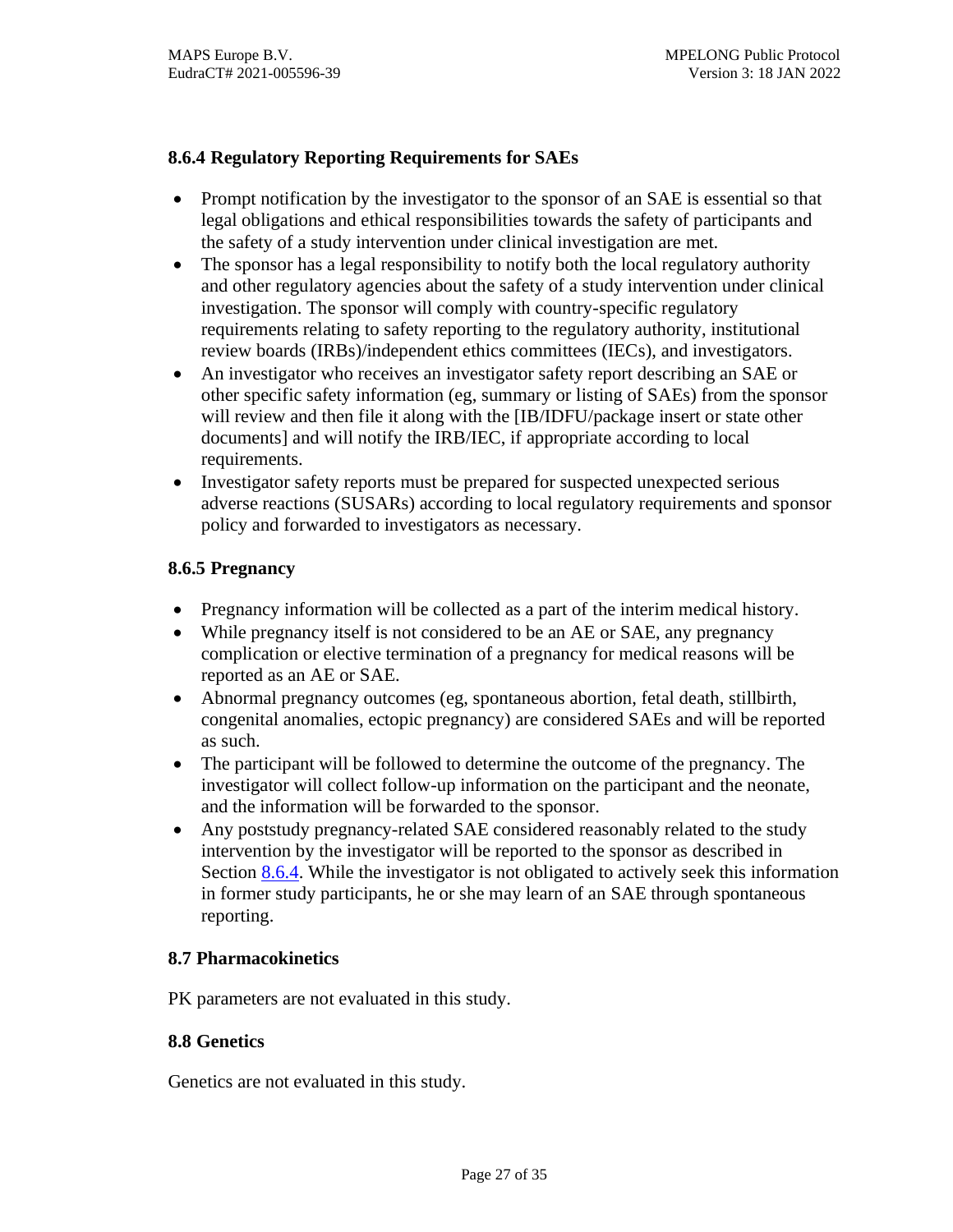## <span id="page-27-0"></span>**8.9 Biomarkers**

Biomarkers are not evaluated in this study.

#### <span id="page-27-1"></span>**8.10 Immunogenicity Assessments**

Immunogenicity is not evaluated in this study.

#### <span id="page-27-2"></span>**8.11 Medical Resource Utilization and Health Economics**

For all participants throughout the study, the investigator and study site personnel will collect data about health care resource utilization associated with medical encounters.

The data collected will:

- Include the reasons and duration of hospitalizations and emergency room visits, and
- Exclude procedures, tests, and encounters mandated by the protocol.

The sponsor may use the collected data to conduct economic analyses.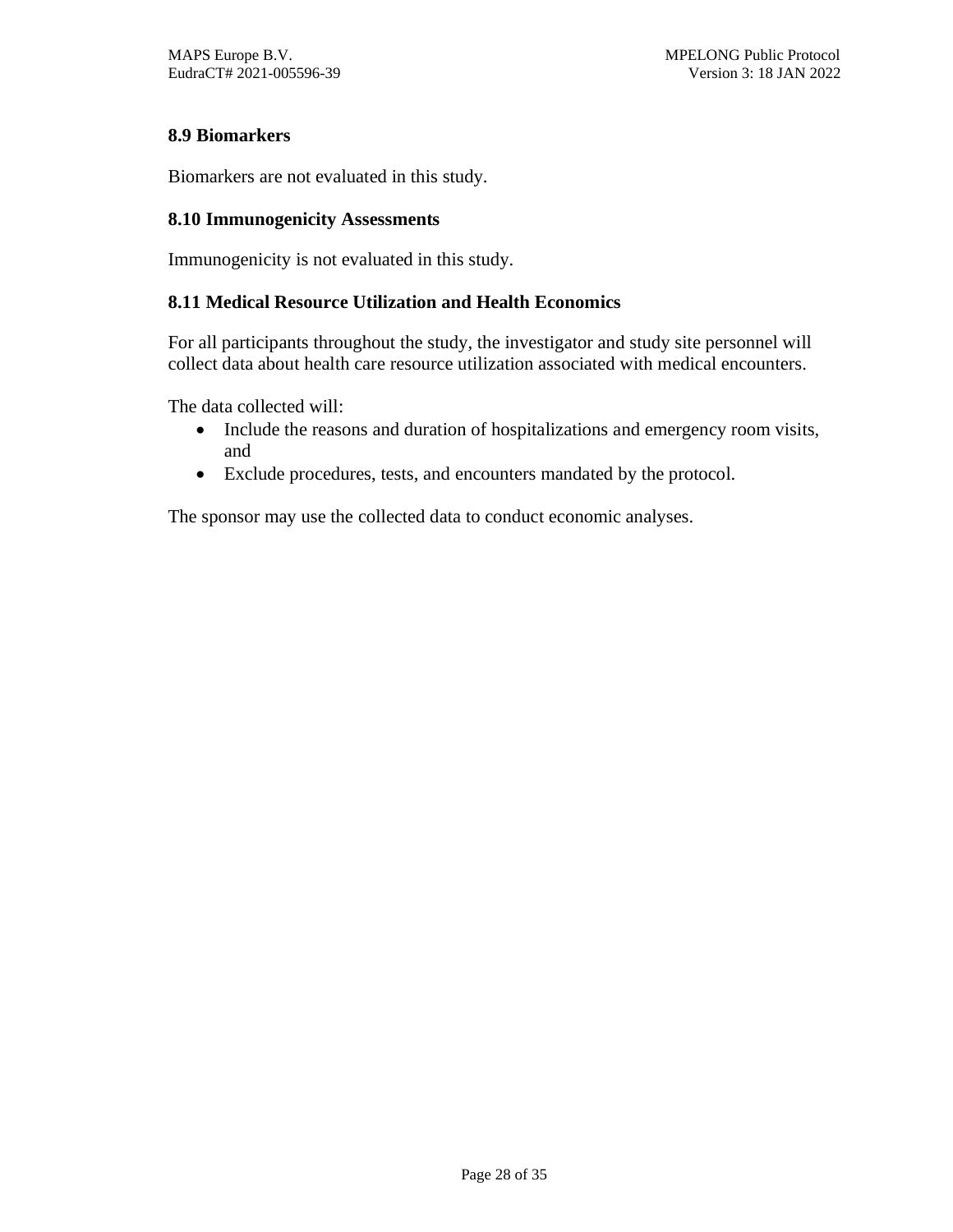# <span id="page-28-0"></span>**9.0 Appendices**

## <span id="page-28-1"></span>**Appendix 1: Regulatory, Ethical, and Study Oversight Considerations**

## **Regulatory and Ethical Considerations**

- This study will be conducted in accordance with the protocol and with the following:
	- o Consensus ethical principles derived from international guidelines including the Declaration of Helsinki and Council for International Organizations of Medical Sciences (CIOMS) international ethical guidelines
	- o Applicable ICH Good Clinical Practice (GCP) guidelines
	- o Applicable laws and regulations
- The protocol, protocol amendments, ICF, investigator's brochure, and other relevant documents (eg, advertisements) must be submitted to an IRB/IEC by the investigator and reviewed and approved by the IRB/IEC before the study is initiated.
- Any amendments to the protocol will require IRB/IEC approval before implementation of changes made to the study design, except for changes necessary to eliminate an immediate hazard to study participants.
- Protocols and any substantial amendments to the protocol will require health authority approval prior to initiation except for changes necessary to eliminate an immediate hazard to study participants.
- The investigator will be responsible for the following:
	- o Providing written summaries of the status of the study to the IRB/IEC annually or more frequently in accordance with the requirements, policies, and procedures established by the IRB/IEC
	- o Notifying the IRB/IEC of SAEs or other significant safety findings as required by IRB/IEC procedures
	- o Providing oversight of the conduct of the study at the site and adherence to requirements of 21 CFR, ICH guidelines, the IRB/IEC, European regulation 536/2014 for clinical studies (if applicable), and all other applicable local regulations

# **Informed Consent Process**

- The investigator or their representative will explain the nature of the study, including the risks and benefits, to the participant and answer all questions regarding the study.
- Participants must be informed that their participation is voluntary. Participants will be required to sign a statement of informed consent that meets the requirements of 21 CFR 50, local regulations, ICH guidelines, privacy and data protection requirements, where applicable, and the IRB/IEC or study center.
- Participants must be freely able to provide informed consent, and not have any freedoms restricted due to institutionalization or court order.
- The medical record must include a statement that written informed consent was obtained before the participant was enrolled in the study and the date the written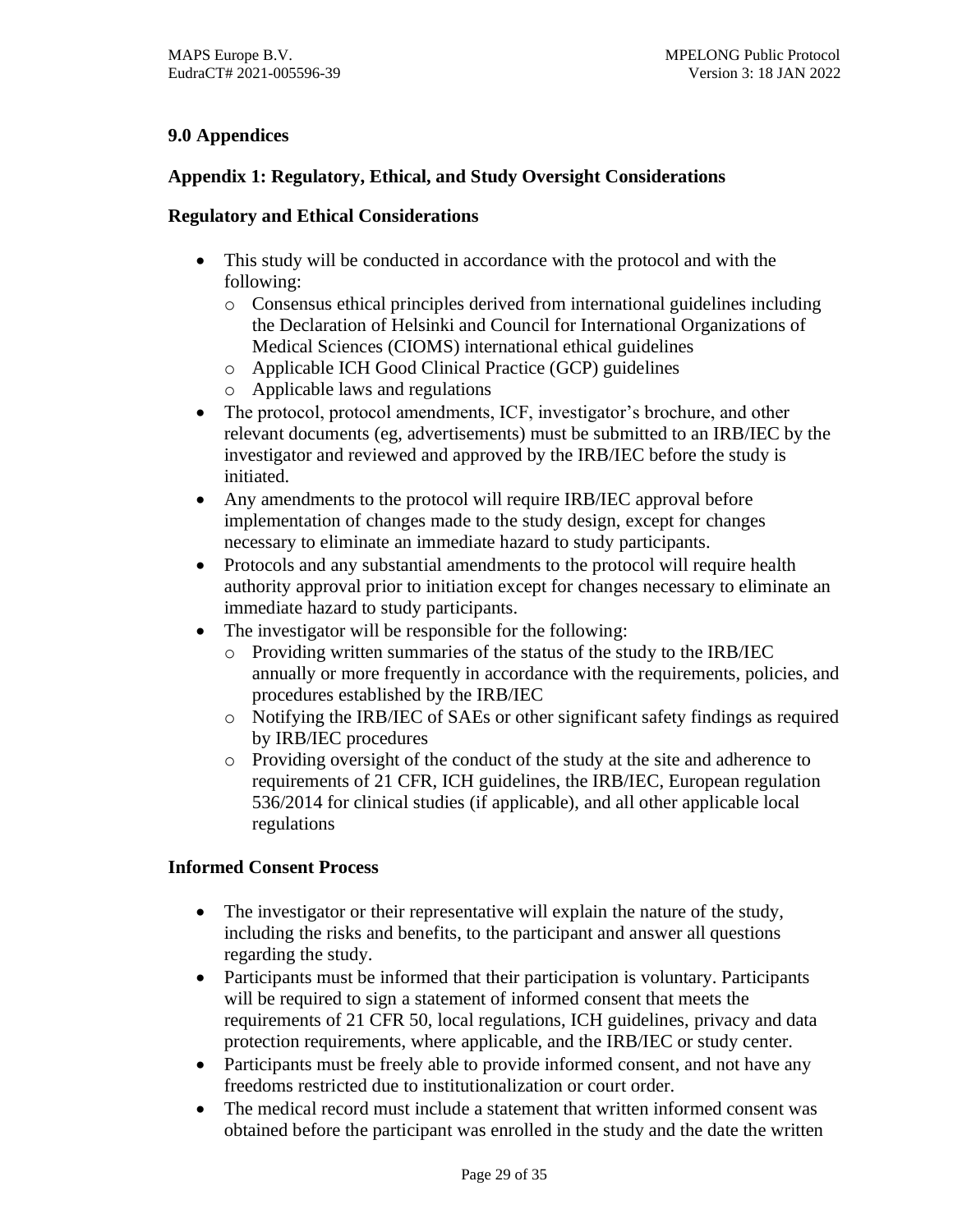consent was obtained. The authorized person obtaining the informed consent must also sign the ICF.

- Participants must be reconsented to the most current version of the  $ICF(s)$  during their participation in the study.
- A signed copy of the ICF(s) must be provided to the participant.

## **Data Protection**

- The Sponsor respects the participants' rights to privacy and will ensure the confidentiality of their medical information in accordance with all applicable laws and regulations.
- The Sponsor serves as Data Controller according to the General Data Protection Regulation (GDPR) on the protection of individuals with regard to the processing of personal data and on the free movement of such data confirms herewith compliance with GDPR in all stages of Data Management.
- Maintaining data in a secure environment will prevent the accidental or deliberate examination or removal of data. The sponsor will utilize confidentiality procedures to assure participant privacy. Data will be securely transferred to remote and secure servers. Clinical trial data other than video data will be hosted on an EDC system compliant with Title 21 Part 11 policies of the Code of Federal Regulations in the United States and with EU Directives. The data system includes password protection and internal quality checks.
- The EDC system will be designed and validated by the Sponsor prior to activation for data entry by sites. The investigator or designated delegate must review data entered and electronically sign the eCRFs to verify their accuracy. The sponsor will train the study staff on EDC procedures.
- Participants will be assigned a unique identifier by the sponsor. Any participant records or datasets that are transferred to the sponsor will contain the identifier only; participant names or any information which would make the participant identifiable will not be transferred. Source worksheets and patient contact information will be retained at study centers per GCP. All source documents will be kept in a locked file drawer or cabinet in a locked office, and access to measures will be limited to regulatory agencies, researchers, and individuals analyzing data.
- Records and documents, including signed ICFs, pertaining to the conduct of this study must be retained by the investigator for 25 years after study completion unless local regulations or institutional policies require a longer retention period. No records may be destroyed during the retention period without the written approval of the sponsor. No records may be transferred to another location or party without written notification to the sponsor.
- The participant must be informed that their personal study-related data will be used by the sponsor in accordance with local data protection law. The level of disclosure must also be explained to the participant who will be required to give consent for their data to be used as described in the informed consent
- The participant must be informed that their medical records may be examined by Clinical Quality Assurance auditors or other authorized personnel appointed by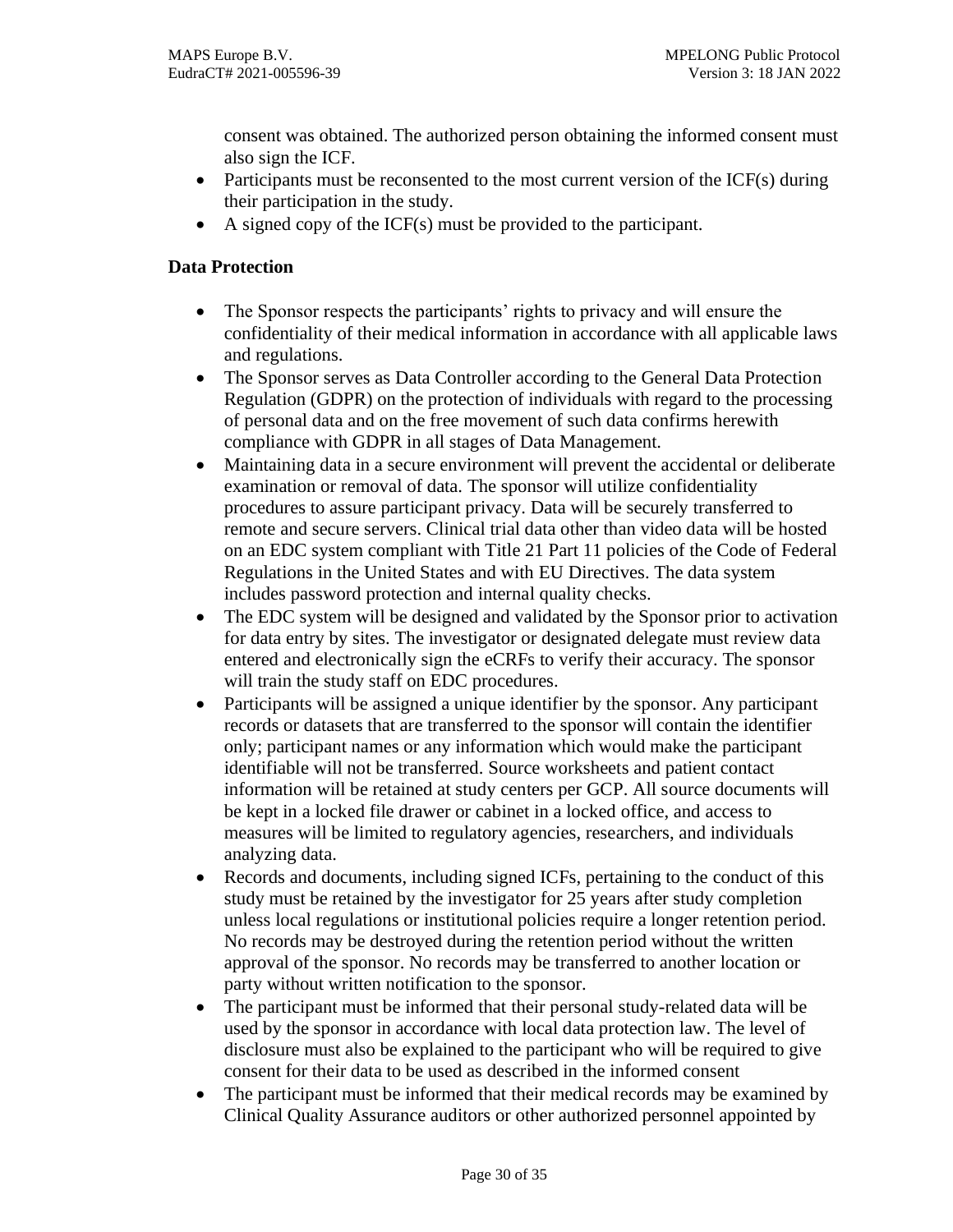the sponsor, by appropriate IRB/IEC members, and by inspectors from regulatory authorities.

• With regard to any personal data processed in context of this study, MAPS Europe and MAPS PBC serve as Joint Data Controllers according to the General Data Protection Regulation (GDPR). MAPS Europe is responsible for exercising the rights of data subjects. The legal basis for data transfer between MAPS Europe and MAPS PBC, including responsibilities related to cross-border data transfers, is described in a controller-to-controller agreement with Standard Contractual Clauses.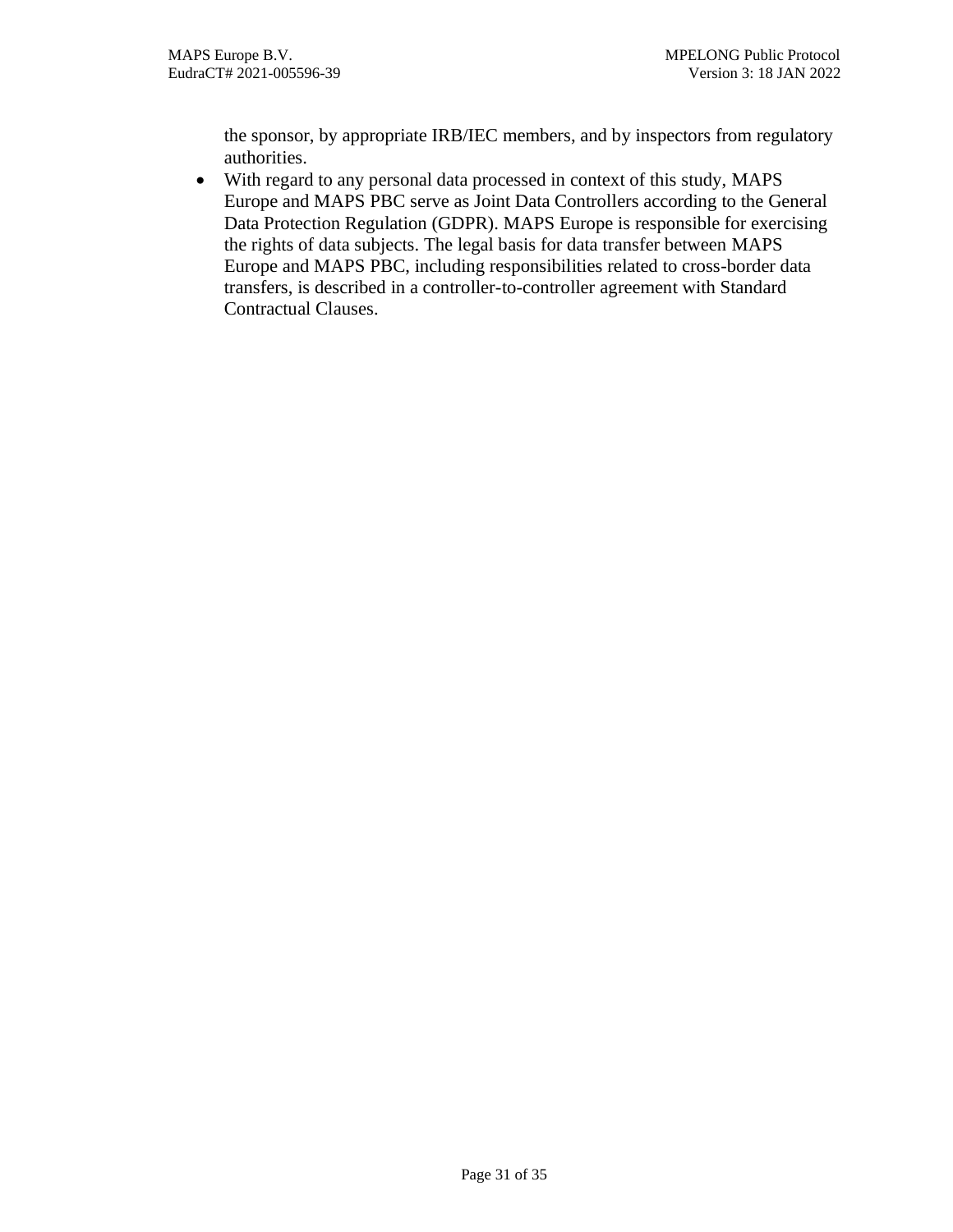#### <span id="page-31-0"></span>**10.0 References**

#### **References**

- <span id="page-31-1"></span>1. Mithoefer, M.C., et al., *MDMA-assisted psychotherapy for treatment of PTSD: study design and rationale for phase 3 trials based on pooled analysis of six phase 2 randomized controlled trials.* Psychopharmacology (Berl), 2019. **236**(9): p. 2735-2745.
- <span id="page-31-2"></span>2. Jerome, L., et al., *Long-term follow-up outcomes of MDMA-assisted psychotherapy for treatment of PTSD: a longitudinal pooled analysis of six phase 2 trials.* Psychopharmacology (Berl), 2020. **237**(8): p. 2485-2497.
- <span id="page-31-3"></span>3. Mitchell, J.M., et al., *MDMA-assisted therapy for severe PTSD: a randomized, doubleblind, placebo-controlled phase 3 study.* Nat Med, 2021. **27**(6): p. 1025-1033.
- <span id="page-31-4"></span>4. Wittchen, H.U., et al., *The size and burden of mental disorders and other disorders of the brain in Europe 2010.* Eur Neuropsychopharmacol, 2011. **21**(9): p. 655-79.
- <span id="page-31-5"></span>5. de Vries, G.J. and M. Olff, *The lifetime prevalence of traumatic events and posttraumatic stress disorder in the Netherlands.* J Trauma Stress, 2009. **22**(4): p. 259-67.
- <span id="page-31-6"></span>6. Alonso, J., et al., *Prevalence of mental disorders in Europe: results from the European Study of the Epidemiology of Mental Disorders (ESEMeD) project.* Acta Psychiatr Scand Suppl, 2004(420): p. 21-7.
- <span id="page-31-7"></span>7. Taal, E.L., et al., *Do soldiers seek more mental health care after deployment? Analysis of mental health consultations in the Netherlands Armed Forces following deployment to Afghanistan.* Eur J Psychotraumatol, 2014. **5**.
- <span id="page-31-8"></span>8. Eekhout, I., E. Geuze, and E. Vermetten, *The long-term burden of military deployment on the health care system.* J Psychiatr Res, 2016. **79**: p. 78-85.
- <span id="page-31-9"></span>9. Ferry, F., D. Bolton, Bunting, D, O'Neill, S. Murphy, S., and B. Devine, *The Economic Impact of Post Traumatic Stress Disorder in Northern Ireland. A report on the direct and indirect health economic costs of post traumatic stress disorder and the specific impact of conflict in Northern Ireland*. 2012, Bamford Centre for Mental health and Wellbeing and the Northern Ireland Centre for Trauma and Transformation Trust: Belfast, Northern Ireland.
- <span id="page-31-10"></span>10. Hoskins, M., et al., *Pharmacotherapy for post-traumatic stress disorder: systematic review and meta-analysis.* Br J Psychiatry, 2015. **206**(2): p. 93-100.
- <span id="page-31-11"></span>11. Arikian, S.R. and J.M. Gorman, *A Review of the Diagnosis, Pharmacologic Treatment, and Economic Aspects of Anxiety Disorders.* Prim Care Companion J Clin Psychiatry, 2001. **3**(3): p. 110-117.
- <span id="page-31-12"></span>12. Sidran, I. *Post traumatic stress disorder fact sheet*. 2016; Available from: [https://www.sidran.org/resources/for-survivors-and-loved-ones/post-traumatic-stress](https://www.sidran.org/resources/for-survivors-and-loved-ones/post-traumatic-stress-disorder-fact-sheet/)[disorder-fact-sheet/](https://www.sidran.org/resources/for-survivors-and-loved-ones/post-traumatic-stress-disorder-fact-sheet/) Accessed September 2016.
- <span id="page-31-13"></span>13. Freudenmann, R.W., F. Oxler, and S. Bernschneider-Reif, *The origin of MDMA (ecstasy) revisited: the true story reconstructed from the original documents.* Addiction, 2006. **101**(9): p. 1241-5.
- <span id="page-31-14"></span>14. Shulgin, A.T., *The background and chemistry of MDMA.* J Psychoactive Drugs, 1986. **18**(4): p. 291-304.
- <span id="page-31-15"></span>15. Farre, M., et al., *Pharmacological interaction between 3,4 methylenedioxymethamphetamine (ecstasy) and paroxetine: pharmacological effects and pharmacokinetics.* J Pharmacol Exp Ther, 2007. **323**(3): p. 954-62.
- 16. Liechti, M.E. and F.X. Vollenweider, *The serotonin uptake inhibitor citalopram reduces acute cardiovascular and vegetative effects of 3,4-methylenedioxymethamphetamine ('Ecstasy') in healthy volunteers.* J Psychopharmacol, 2000. **14**(3): p. 269-74.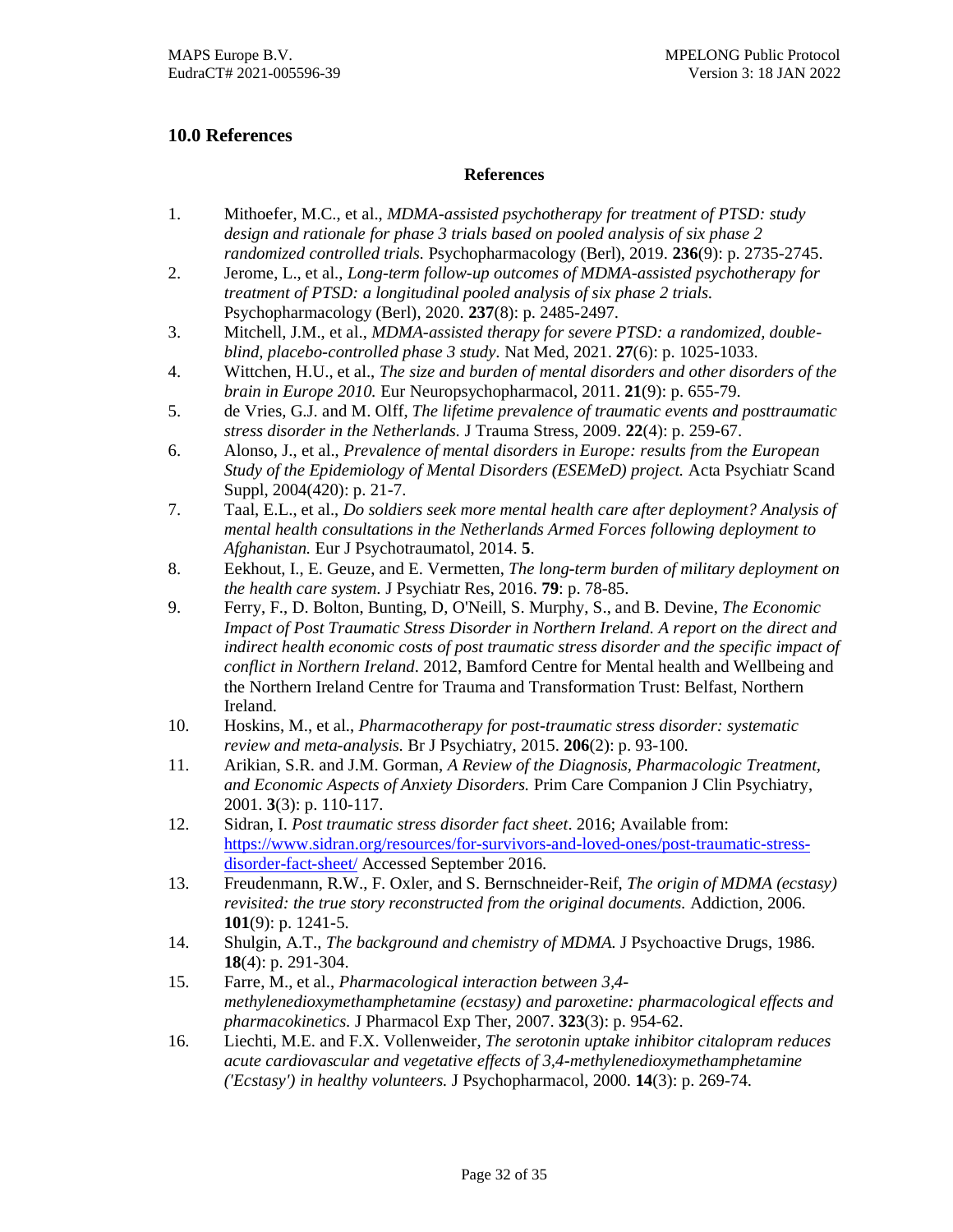- 17. Liechti, M.E. and F.X. Vollenweider, *Which neuroreceptors mediate the subjective effects of MDMA in humans? A summary of mechanistic studies.* Hum Psychopharmacol, 2001. **16**(8): p. 589-598.
- 18. Tancer, M. and C.E. Johanson, *The effects of fluoxetine on the subjective and physiological effects of 3,4-methylenedioxymethamphetamine (MDMA) in humans.* Psychopharmacology (Berl), 2007. **189**(4): p. 565-73.
- 19. Liechti, M.E. and F.X. Vollenweider, *Acute psychological and physiological effects of MDMA ("Ecstasy") after haloperidol pretreatment in healthy humans.* Eur Neuropsychopharmacol, 2000. **10**(4): p. 289-95.
- 20. Hysek, C.M., et al., *The norepinephrine transporter inhibitor reboxetine reduces stimulant effects of MDMA ("ecstasy") in humans.* Clin Pharmacol Ther, 2011. **90**(2): p. 246-55.
- 21. Hysek, C.M., et al., *Pharmacokinetic and pharmacodynamic effects of methylphenidate and MDMA administered alone or in combination.* Int J Neuropsychopharmacol, 2014. **17**(3): p. 371-81.
- 22. Huizink, A.C., et al., *Symptoms of anxiety and depression in childhood and use of MDMA: prospective, population based study.* Bmj, 2006. **332**(7545): p. 825-8.
- 23. Lieb, R., et al., *Mental disorders in ecstasy users: a prospective-longitudinal investigation.* Drug Alcohol Depend, 2002. **68**(2): p. 195-207.
- 24. von Sydow, K., et al., *Use, abuse and dependence of ecstasy and related drugs in adolescents and young adults-a transient phenomenon? Results from a longitudinal community study.* Drug Alcohol Depend, 2002. **66**(2): p. 147-59.
- 25. Metzner, R. and S. Adamson, *Using MDMA in healing, psychotherapy and spiritual practice*, in *Ecstasy, A Complete Guide: A Comprehensive Look at the Risks and Benefits of MDMA.*, J. Holland, Editor. 2001, Inner Traditions: Rochester VT. p. 182-207.
- 26. Stolaroff, M., *The Secret Chief Revealed: Conversations with a pioneer of the underground therapy movement.* 2004, Sarasota FL: Multidisciplinary Association for Psychedelic Studies.
- 27. Mithoefer, M.C., et al., *The safety and efficacy of {+/-}3,4 methylenedioxymethamphetamine-assisted psychotherapy in subjects with chronic, treatment-resistant posttraumatic stress disorder: the first randomized controlled pilot study.* J Psychopharmacol, 2011. **25**(4): p. 439-52.
- 28. Bouso, J.C., et al., *MDMA-assisted psychotherapy using low doses in a small sample of women with chronic posttraumatic stress disorder.* J Psychoactive Drugs, 2008. **40**(3): p. 225-36.
- 29. Greer, G.R. and R. Tolbert, *A method of conducting therapeutic sessions with MDMA.* J Psychoactive Drugs, 1998. **30**(4): p. 371-379.
- 30. Carhart-Harris, R.L., et al., *The effect of acutely administered MDMA on subjective and BOLD-fMRI responses to favourite and worst autobiographical memories.* Int J Neuropsychopharmacol, 2014. **17**(4): p. 527-40.
- 31. Weathers, F.W., et al., *The Clinician-Administered PTSD Scale for DSM-5 (CAPS-5)*. 2013, Washington DC: National Center for PTSD.
- 32. Sheehan, D., *The Anxiety Disease*. 1983, New York, NY: Scribner's.
- 33. Leon, A.C., et al., *Assessing psychiatric impairment in primary care with the Sheehan Disability Scale.* Int J Psychiatry Med, 1997. **27**(2): p. 93-105.
- 34. Sheehan, D.V., et al., *The Mini-International Neuropsychiatric Interview (M.I.N.I.): the development and validation of a structured diagnostic psychiatric interview for DSM-IV and ICD-10.* J Clin Psychiatry, 1998. **59 Suppl 20**: p. 22-33;quiz 34-57.
- 35. Lecrubier, Y., et al., *The Mini International Neuropsychiatric Interview (MINI). A short diagnostic structured interview: reliability and validity according to the CIDI.* Eur Psychiatry, 1997. **12**(5).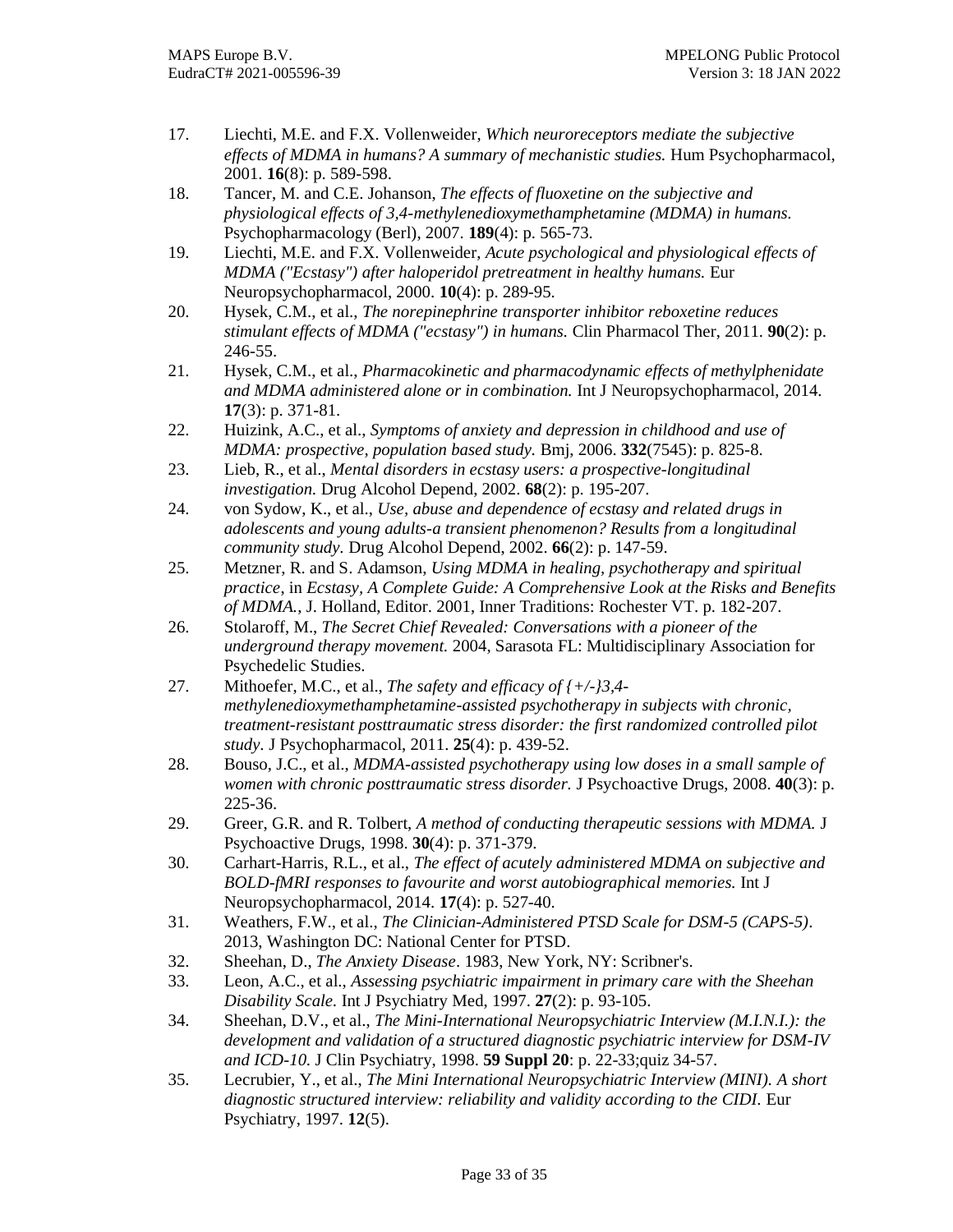- 36. Sheehan, D.V., et al., *The validity of the Mini International Neuropsychiatric Interview (MINI) according to the SCID-P and its reliability.* Eur Psychiatry, 1997. **12**(5): p. 232- 241.
- 37. Weathers, F.W., et al., eds. *The Life Events Checklist for DSM-5 (LEC-5). Instrument obtainable from National Center for PTSD [www.ptsd.va.gov](file:///C:/Users/solve/Downloads/www.ptsd.va.gov)*. 2013, National Center for PTSD[: www.ptsd.va.gov.](file:///C:/Users/solve/Downloads/www.ptsd.va.gov)
- 38. Weathers, F.W., Litz, B.T., , et al. *The PTSD Checklist for DSM-5 (PCL-5). Available at [www.ptsd.va.gov.](file:///C:/Users/solve/Downloads/www.ptsd.va.gov)* 2013.
- 39. Eidhof, M.B., et al., *Dissociative Subtype of PTSD Interview (DSP-I) FOR DSM-5*. 2017, self-published by authors.
- 40. Steuwe, C., R.A. Lanius, and P.A. Frewen, *Evidence for a dissociative subtype of PTSD by latent profile and confirmatory factor analyses in a civilian sample.* Depress Anxiety, 2012. **29**(8): p. 689-700.
- 41. Wolf, E.J., et al., *The dissociative subtype of PTSD: a replication and extension.* Depress Anxiety, 2012. **29**(8): p. 679-88.
- 42. Wolf, E.J., et al., *A latent class analysis of dissociation and posttraumatic stress disorder: evidence for a dissociative subtype.* Arch Gen Psychiatry, 2012. **69**(7): p. 698- 705.
- 43. Beck, A.T. and C.H. Ward, *Dreams of depressed patients. Characteristic themes in manifest content.* Arch Gen Psychiatry, 1961. **5**: p. 462-7.
- 44. Beck, A.T. and R.A. Steer, *Internal consistencies of the original and revised Beck Depression Inventory.* J Clin Psychol, 1984. **40**(6): p. 1365-7.
- 45. Beck, A.T., et al., *Comparison of Beck Depression Inventories -IA and -II in psychiatric outpatients.* J Pers Assess, 1996. **67**(3): p. 588-97.
- 46. Storch, E.A., J.W. Roberti, and D.A. Roth, *Factor structure, concurrent validity, and internal consistency of the Beck Depression Inventory-Second Edition in a sample of college students.* Depress Anxiety, 2004. **19**(3): p. 187-9.
- 47. Dixon, D., B. Pollard, and M. Johnston, *What does the chronic pain grade questionnaire measure?* Pain, 2007. **130**(3): p. 249-53.
- 48. Smith, B.H., et al., *The Chronic Pain Grade questionnaire: validation and reliability in postal research.* Pain, 1997. **71**(2): p. 141-7.
- 49. van Reenen, M. and B. Janssen, *EQ-5D-5L User Guide: Basic information on how to use the EQ-5D-5L instrument*. 2015.
- 50. Herdman, M., et al., *Development and preliminary testing of the new five-level version of EQ-5D (EQ-5D-5L).* Qual Life Res, 2011. **20**(10): p. 1727-36.
- 51. EuroQol, G., *EuroQol--a new facility for the measurement of health-related quality of life.* Health Policy, 1990. **16**(3): p. 199-208.
- <span id="page-33-0"></span>52. Golicki, D., et al., *Validity of EQ-5D-5L in stroke.* Qual Life Res, 2015. **24**(4): p. 845-50.
- <span id="page-33-1"></span>53. Neff, K., *The Development and validation of a scale to measure self-compassion.* Self and Identity, 2003. **2**: p. 223-250.
- <span id="page-33-2"></span>54. Neff, K.D. and R. Vonk, *Self-compassion versus global self-esteem: two different ways of relating to oneself.* J Pers, 2009. **77**(1): p. 23-50.
- <span id="page-33-3"></span>55. Saunders, J.B., et al., *Development of the Alcohol Use Disorders Identification Test (AUDIT): WHO Collaborative Project on Early Detection of Persons with Harmful Alcohol Consumption--II.* Addiction, 1993. **88**(6): p. 791-804.
- <span id="page-33-4"></span>56. Allen, J.P., et al., *A review of research on the Alcohol Use Disorders Identification Test (AUDIT).* Alcohol Clin Exp Res, 1997. **21**(4): p. 613-9.
- <span id="page-33-5"></span>57. Berman, A.H., et al., *Evaluation of the Drug Use Disorders Identification Test (DUDIT) in criminal justice and detoxification settings and in a Swedish population sample.* Eur Addict Res, 2005. **11**(1): p. 22-31.
- 58. Koslowsky, M., et al., *The factor structure and criterion validity of the short form of the Eating Attitudes Test.* 1992(0022-3891 (Print)).